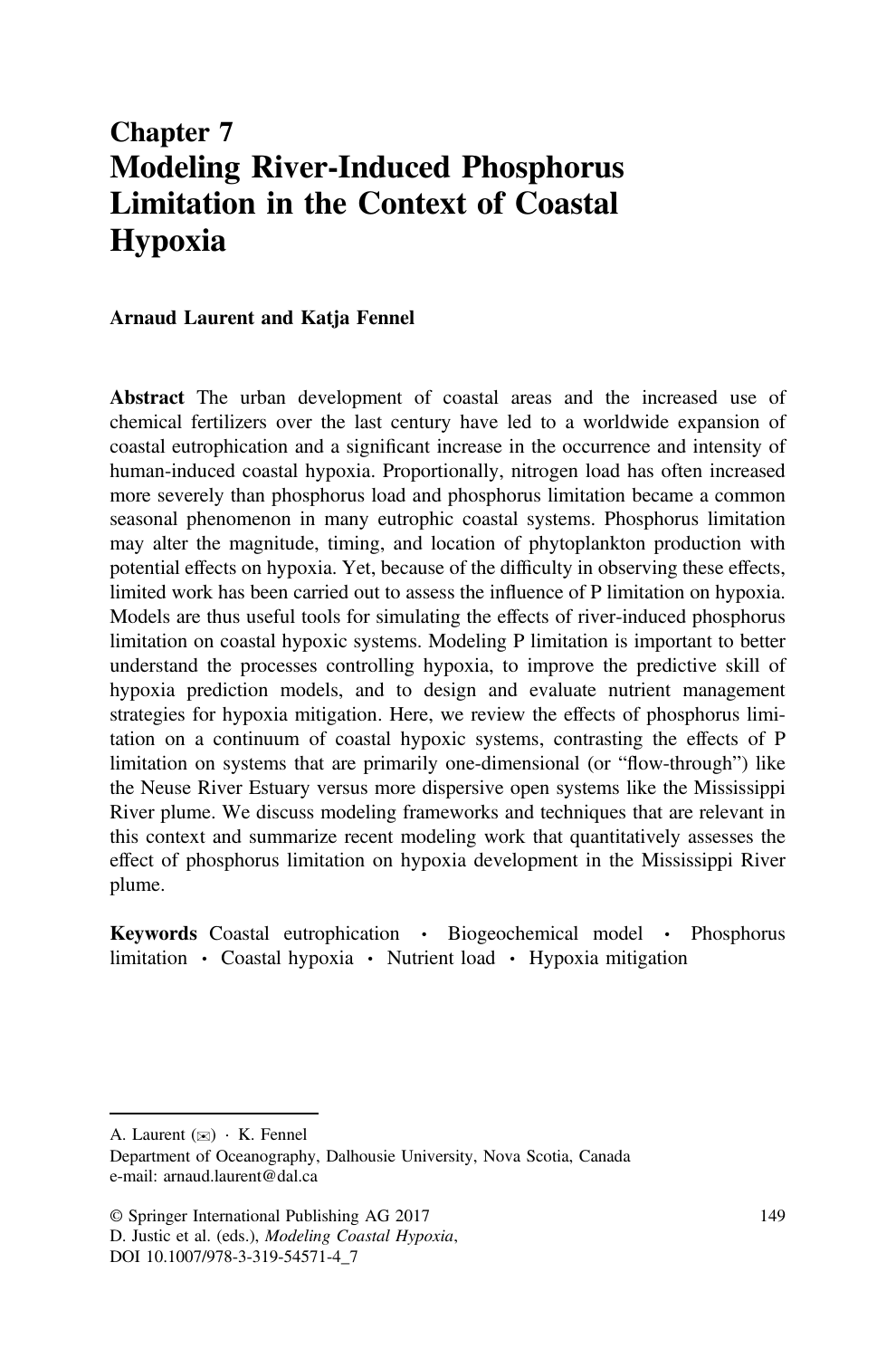# **7.1 Introduction**

Riverine nitrogen (N) and phosphorus (P) fluxes to the coastal oceans have both increased over the last century due to the development of coastal areas and an increasing use of chemical fertilizers (Zhang et al. 2010). N and P are essential elements for phytoplankton and, for balanced growth, are required approximately in the ratio of 16 N:1P (Redfield et al. 1963). N is typically the limiting element in marine systems because denitrification produces biologically unavailable  $N<sub>2</sub>$ resulting in a partial loss of N, while P has no such loss process and is rapidly recycled (Caraco et al. 1990). Increases in river nutrient loads have not necessarily been in the same proportion for N and P because their sources differ. N inputs into watersheds are mainly diffuse and associated with the use of chemical fertilizers (Boesch 2002), whereas P inputs are primarily from point sources related to urban wastewater (Harrison et al. 2010). The stoichiometry of dissolved inorganic N (DIN) and dissolved inorganic P (DIP) in river waters can thus deviate significantly from the Redfield ratio of 16 N:1P. Measures to control nutrient pollution from point sources have been put in place since the 1970s, but the use of chemical fertilizers has increased further since then. This has led to a proportionally larger increase of N loads, altered the N:P stoichiometry such that  $N: P > 16$  in estuarine and river plume waters of many coastal systems (Conley 2000; Scavia and Donnelly 2007; Paerl 2009), and promoted P-limited primary production in otherwise N-limited systems (Howarth and Marino 2006).

P limitation and hypoxia often co-occur in coastal systems because they are both driven by excess nutrient load and eutrophication. A switch from N to P limitation may alter the magnitude, timing, and location of phytoplankton production with a potential effect on hypoxia (Paerl et al. 2004). Yet, limited work has been carried out to assess the influence of P limitation on hypoxia. The paucity of observational evidence for the effects of P limitation on hypoxia results in large part from the effort involved in observing coastal systems at the relevant spatial and temporal scales combined with the inability to manipulate N and P loads at the scale of the whole system. In this context, models are important for simulating the consequences of different resource limitation scenarios and for quantitatively assessing the effects of P limitation on coastal hypoxia.

The objectives of this chapter are to (1) describe the occurrence and effects of P limitation on hypoxic systems, (2) provide an overview of modeling frameworks and techniques that can be used to study river-induced P limitation in the context of coastal hypoxia, and (3) present results from a model investigation for the Mississippi River plume in the northern Gulf of Mexico as a case study of the effect of P limitation on hypoxia. First, we consider how P limitation may influence hypoxia in a one-dimensional flow-through system and then contrast this with a more open and dispersive system. Several examples representing a continuum between these two are provided. We then discuss several modeling frameworks and present recent results from the modeling investigation of Laurent and Fennel (2014) for the Mississippi River plume.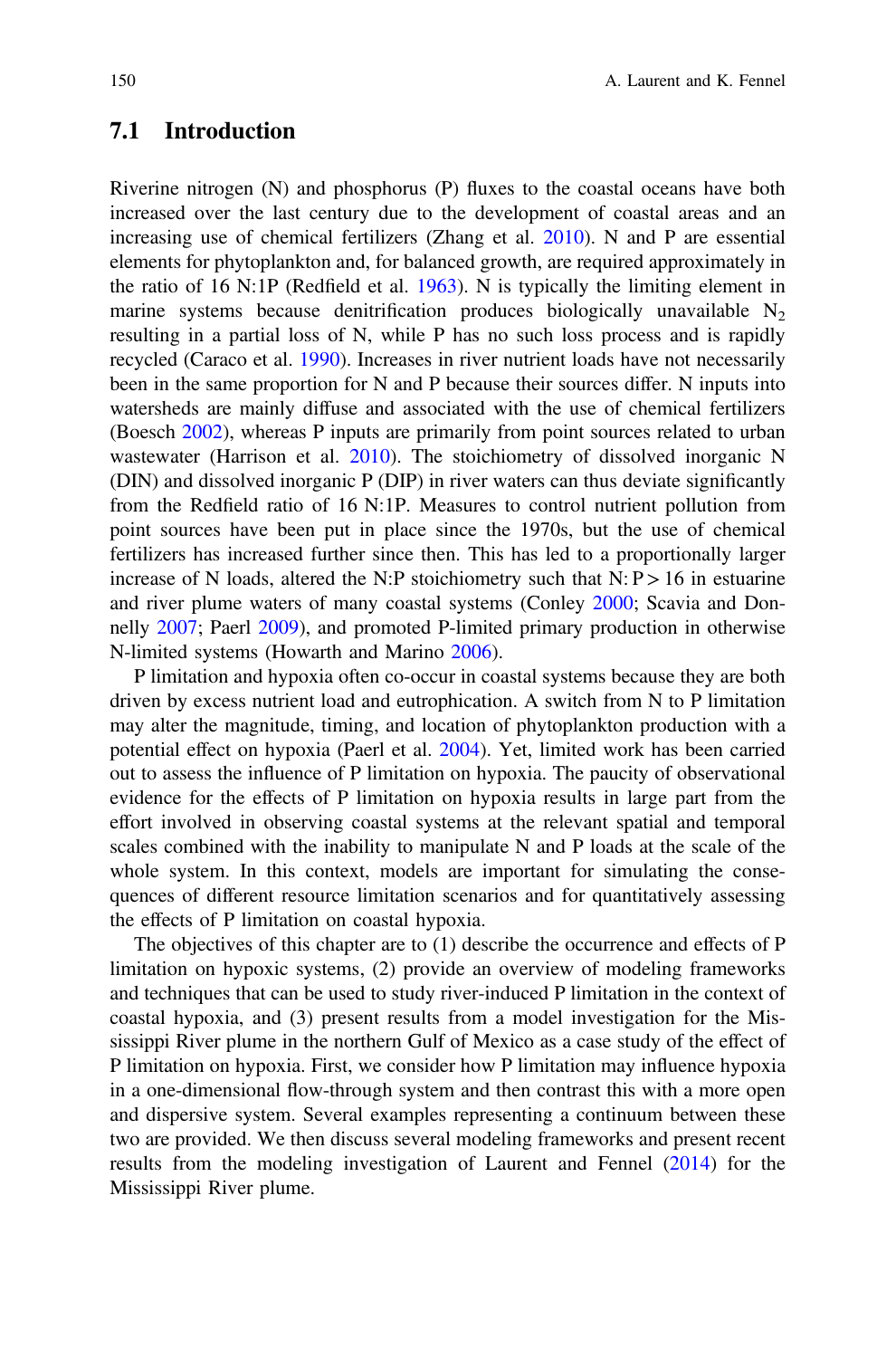# **7.2 Occurrence of P Limitation in Hypoxic Systems**

River-induced P limitation is most often a transient phenomenon that occurs at peak discharge in spring, when N load tends to be particularly high. When primary production is P-limited in estuaries or river plumes, the excess DIN is transported downstream into more saline, N-limited waters where it stimulates primary production (Fig. 7.1a). In other words, the location and timing of DIN uptake are shifted downstream and delayed in time. The spatial shift tends to spread eutrophication over larger regions and into downstream waters compared to a situation where P is not limiting (Paerl et al. 2004). P limitation in the spring is



**Fig. 7.1** Conceptual model showing the spatial effects of river-induced P limitation on DIN concentration, phytoplankton biomass, and hypoxia in one-dimensional flow-through systems (**A**) and open dispersive systems (**B**). Resource limitation is indicated at the *top*. For both flow-through and dispersive systems, N is partly removed by denitrification in the sediment. As an indication, spatial distributions are also represented for systems where P is not limiting (*dashed lines*)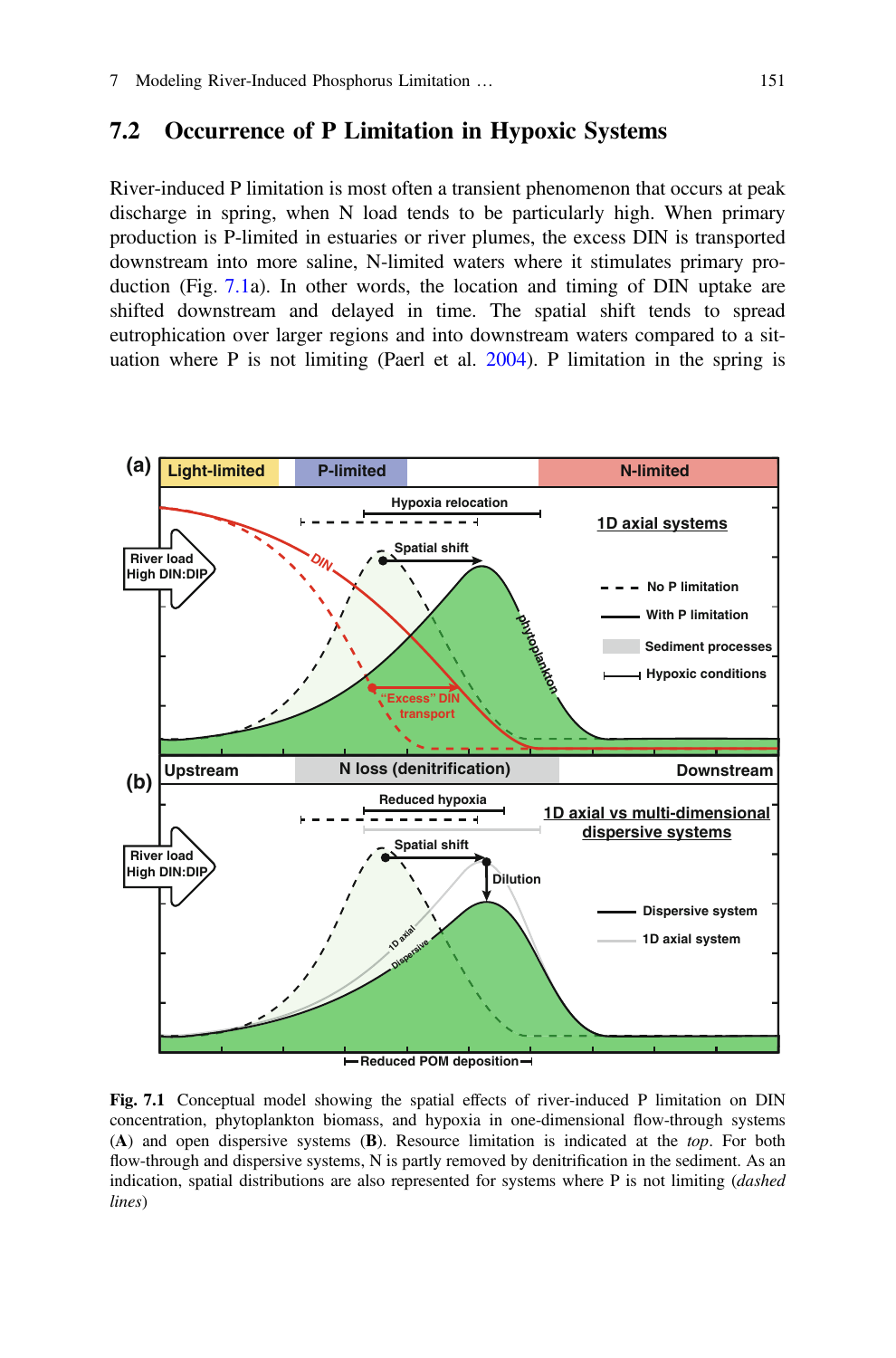generally followed by N limitation during the low-discharge season in summer (Conley 2000).

Sediments play an important role in the generation of coastal hypoxia. Particulate organic matter (POM) is deposited and remineralized in the sediments, which consume  $O<sub>2</sub>$  in the process. Sediment oxygen consumption (SOC) can be the dominant  $O_2$  sink (Quiñones-Rivera et al.  $2010$ ) and thus a significant driver of hypoxia (Fennel et al. 2013; Yu et al. 2015a). A fraction of the deposited N is lost as biologically unavailable  $N_2$  through sediment denitrification, an anaerobic microbial remineralization process that represents a major sink for N in coastal areas (Fennel et al. 2009). P may be adsorbed onto the sediment in oxygenated conditions, but is otherwise released back to the water column as DIP (McManus et al. 1997). This disparity in N and P recycling results in a shift back to N limitation in downstream and offshore waters (Fig. 7.1).

There is currently no consensus on whether P limitation amplifies or weakens hypoxia. P limitation is generally viewed as a mechanism that relocates or spreads hypoxia (Paerl et al. 2004; Scavia and Donnelly 2007) and thereby considered detrimental. Any relocation of primary production due to P limitation will also induce a relocation of  $O_2$  sinks although the detailed mechanisms are nonlinear and thus hard to predict. On the one hand, the decomposition of organic matter in downstream waters should result in higher  $O<sub>2</sub>$  consumption rates there and could potentially lead to the development of hypoxic conditions in waters that would be normoxic without P limitation. This is likely the case in one-dimensional flow-through systems like the Neuse River Estuary, which are characterized by strong freshwater-induced stratification and transport akin to a simple translation along their upstream–downstream axis; a shift of primary production along this axis may well result in a linear effect on hypoxia (Fig. 7.1a). On the other hand, P limitation in dispersive open systems, such as river plumes, may reduce the occurrence and magnitude of hypoxia. Excess nutrients in river plumes are being diluted when plumes interact with coastal circulation forced by topography, winds, and tides. In this case, a "downstream" relocation may spread elevated primary production over a larger area while lowering the maxima of primary production in the affected area, in effect "diluting" the imprint of eutrophication (Fig. 7.1b).

Further uncertainty in predicting the effects of P limitation on hypoxia results from its differential effect on sediment-water fluxes of N and P. At low  $O_2$ , N-loss through sediment denitrification is inhibited (Kemp et al. 1990), whereas P is released from the sediments (Ingall and Jahnke 1997). The relative magnitude of these effects is often poorly constrained. Certainly, the  $O<sub>2</sub>$  dependence can lead to high sediment-water fluxes of N and P during hypoxic conditions (Conley et al. 2002; Kemp et al. 2005) and result in nonlinear effects of P limitation on hypoxia.

In the following sections, we discuss and compare four prominent examples of hypoxic systems where P limitation has been studied. Their locations are shown in Fig. 7.2.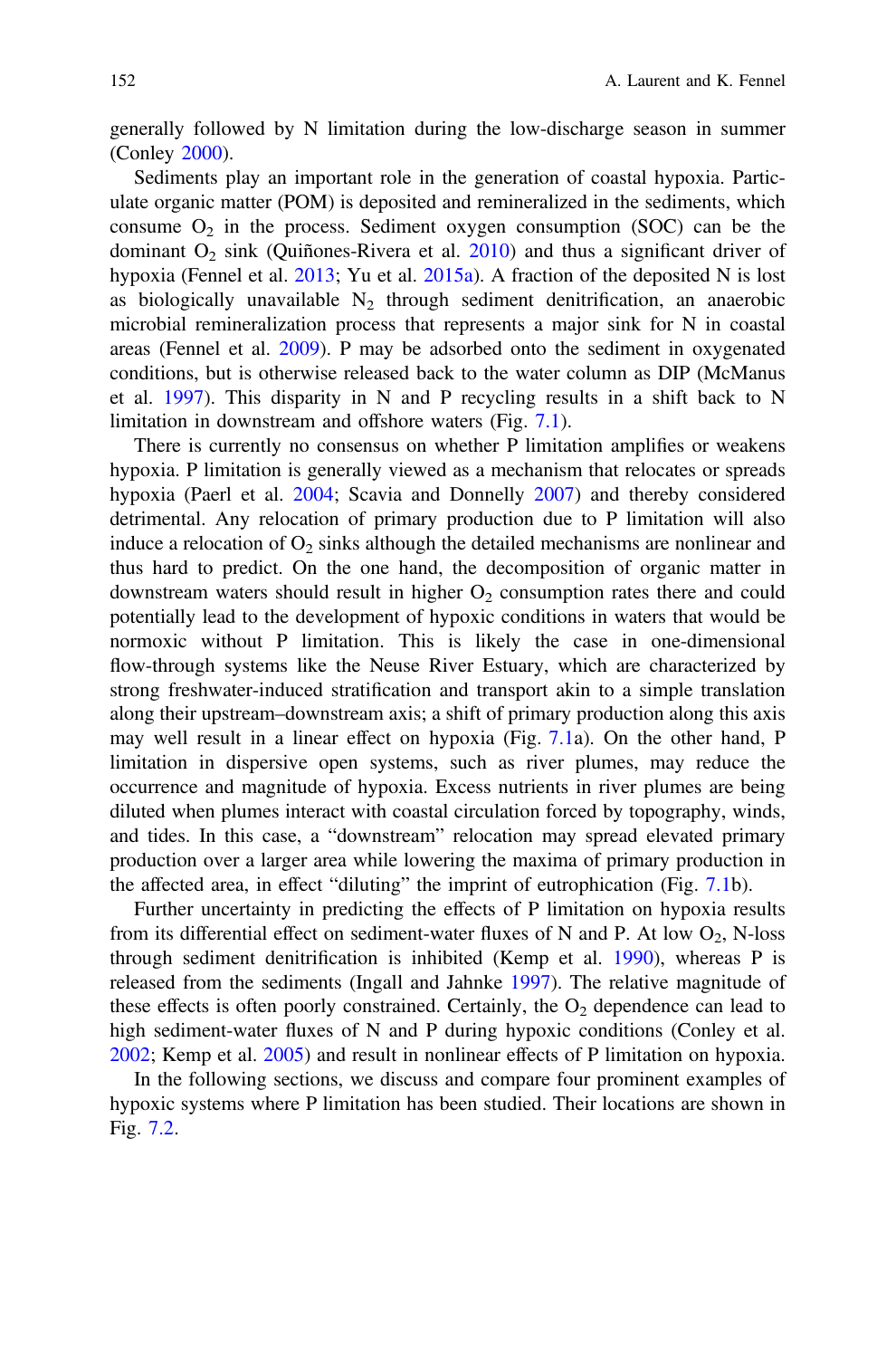

Fig. 7.2 Map showing the location of the four hypoxic systems discussed in Sect. 7.2

# *7.2.1 Neuse River Estuary*

The Neuse River Estuary is a eutrophic to hypertrophic estuary (Paerl et al. 1998) located on the Atlantic coast of the USA (Fig. 7.2). This shallow estuary (∼4 m) has a 455 km<sup>2</sup> surface area and drains water from a  $16.1 \times 10^3$  km<sup>2</sup> watershed (Stow and Borsuk 2000). The estuary discharges into the Pamlico Sound, which is connected to the Atlantic Ocean. N and P loads to this estuary from urban, industrial, and agricultural sources have increased since the 1960s (Stow et al. 2001). Annual total load into the Neuse River Estuary is about 9.6  $\times$  10<sup>6</sup> kg N y<sup>-1</sup> and  $9.7 \times 10^5$  kg P y<sup>-1</sup> (1993–2003 average, Burkholder et al. 2006). The increase in nutrient load was followed by the emergence of cyanobacterial blooms in the upstream portion of the estuary and a concomitant increase in bottom-water hypoxia (Paerl et al. 1998, 2004) that can reach over 40% of the estuary's surface area in summer (Buzzelli et al. 2002). The decrease in P loading resulted from a ban of P detergents in the 1980s and represents a "natural" system-wide experiment on the effect of P limitation on a one-dimensional eutrophic flow-through estuary. After the ban came into effect, P limitation developed in the upstream portion of the Neuse River Estuary and led to the downstream transport of excess DIN with a subsequent increase of phytoplankton biomass in mid-estuary waters (Paerl et al. 2004). Evidence for how this affected hypoxia is limited.

#### *7.2.2 Chesapeake Bay*

Chesapeake Bay, located about 300 km north of the Neuse River Estuary (Fig. 7.2), is the largest  $(11.5 \times 10^3 \text{ km}^2)$  and most productive estuary in the USA. This relatively shallow (∼8 m with a deep central channel) and partially stratified estuary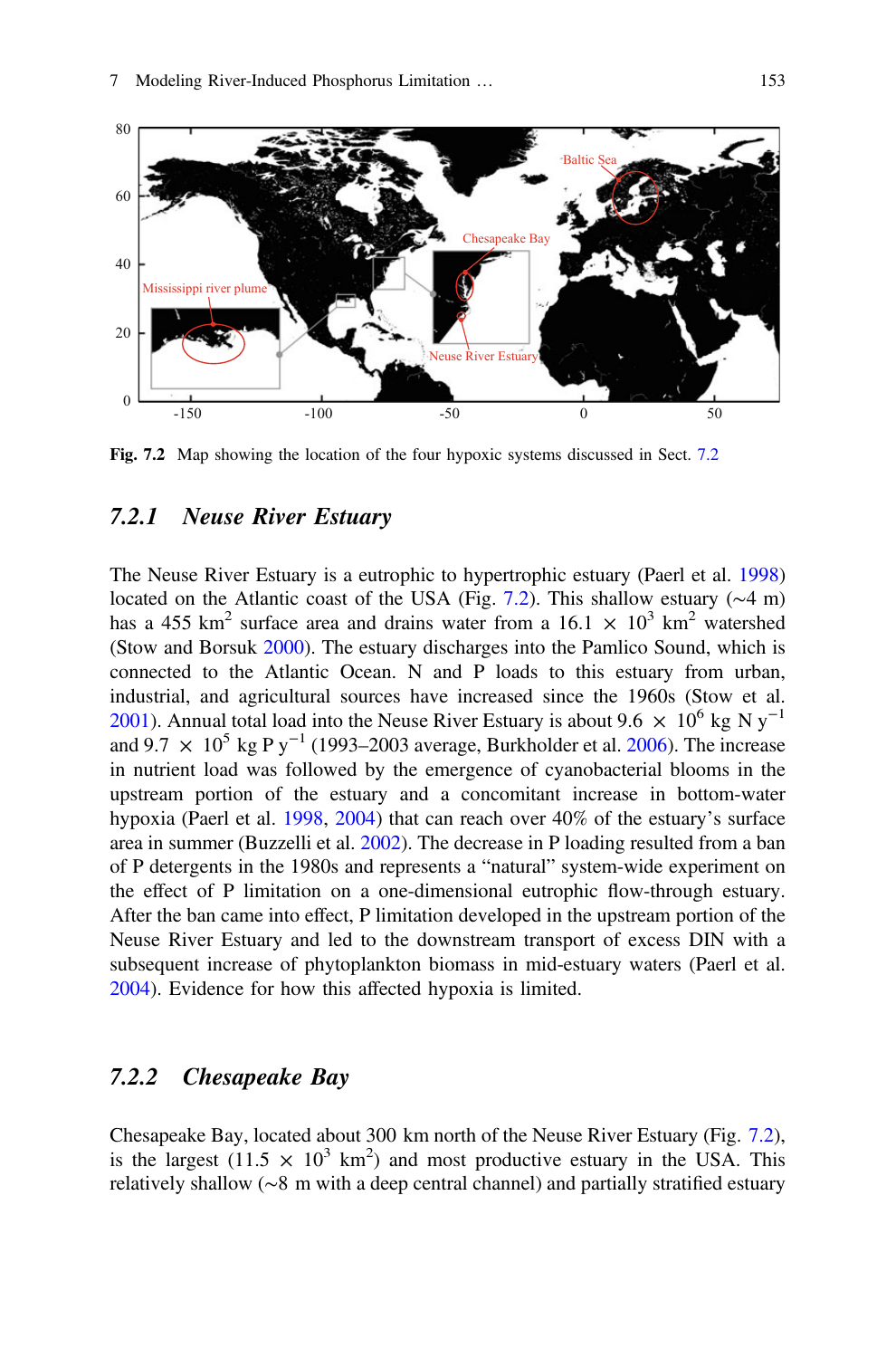drains a  $164.2 \times 10^3$  km<sup>2</sup> watershed. Flow is primarily along one axis in Chesapeake Bay but the lower bay is broad with potential for transverse transport and dispersion. Similar to the Neuse River Estuary, Chesapeake Bay has experienced a long-term increase in hypoxia since the 1950s associated with enhanced nutrient loading due to the use of chemical fertilizers and the development of urban areas in the watershed (Hagy et al. 2004; Kemp et al. 2005). Annual total load into Chesapeake Bay is about 1.5 × 10<sup>8</sup> kg N y<sup>-1</sup> and 9.6 × 10<sup>6</sup> kg P y<sup>-1</sup> (1990–2012 average, Hirsch et al. 2013). The relatively long residence time for freshwater and nutrients (90–180 days, Kemp et al. 2005) combined with pronounced freshwater stratification that isolates the deeper central channel (20–30 m) results in seasonal hypoxia in the mid-bay, reaching a volume of about  $8 \text{ km}^3$  on average in July (Murphy et al. 2011).

In Chesapeake Bay, resource limitation varies in space and follows a well-defined seasonal cycle controlled by freshwater inputs (Kemp et al. 2005). P limitation develops in the upper section of the bay which receives high N:P river inputs in spring during the peak of freshwater runoff (Fisher et al. 1992, 1999) and is alleviated by remineralized P fluxes from the sediment as waters move downstream (Fisher et al. 1999). The intrusion of N-limited marine waters and the benthic source of P modify nutrient stoichiometry in the lower section of Chesapeake Bay where primary production is typically N-limited. Using N and P load scenarios with a multi-nutrient biogeochemical model, Wang et al. (2016) showed that P load reduction in the upper bay tributaries can be an effective strategy to increase bottom-water  $O_2$  in the upper bay due to the intensification of P limitation. This suggests a mitigation effect of P limitation on hypoxia. However, direct evidence of the spatial and temporal effects of P limitation on hypoxia is still missing for Chesapeake Bay.

# *7.2.3 Northern Gulf of Mexico*

The Mississippi–Atchafalaya River Basin is the third largest river basin in the world: it drains a 3.2  $\times$  10<sup>6</sup> km<sup>2</sup> watershed and discharges onto the Louisiana shelf through the Mississippi River delta and Atchafalaya Bay. The Mississippi River plume is a dispersive open system controlled by a complex set of interactions with wind forcing, coastal topography, and cross-shore transport associated with eddies (Schiller et al. 2011). As for the previous systems, nutrient loading increased since the 1960s, mainly due to the extensive use of chemical fertilizers, and represents currently an annual total load of about 1.2 × 10<sup>9</sup> kg N y<sup>-1</sup> and 1.5 × 10<sup>8</sup> kg P y<sup>-1</sup>. Excess nutrient load results in high primary production (Lohrenz et al. 1997) and recurrent bottom-water hypoxia in summer that extends over  $14.9 \times 10^3$  km<sup>2</sup> on average (Obenour et al. 2013). This is the largest hypoxic area in North American coastal waters (Rabalais et al. 2002). Numerous physical processes affect the timing, location, and extent of hypoxia on the Louisiana shelf (Hetland and DiMarco 2008; Wang and Justic 2009; Zhang et al. 2012; Yu et al. 2015a).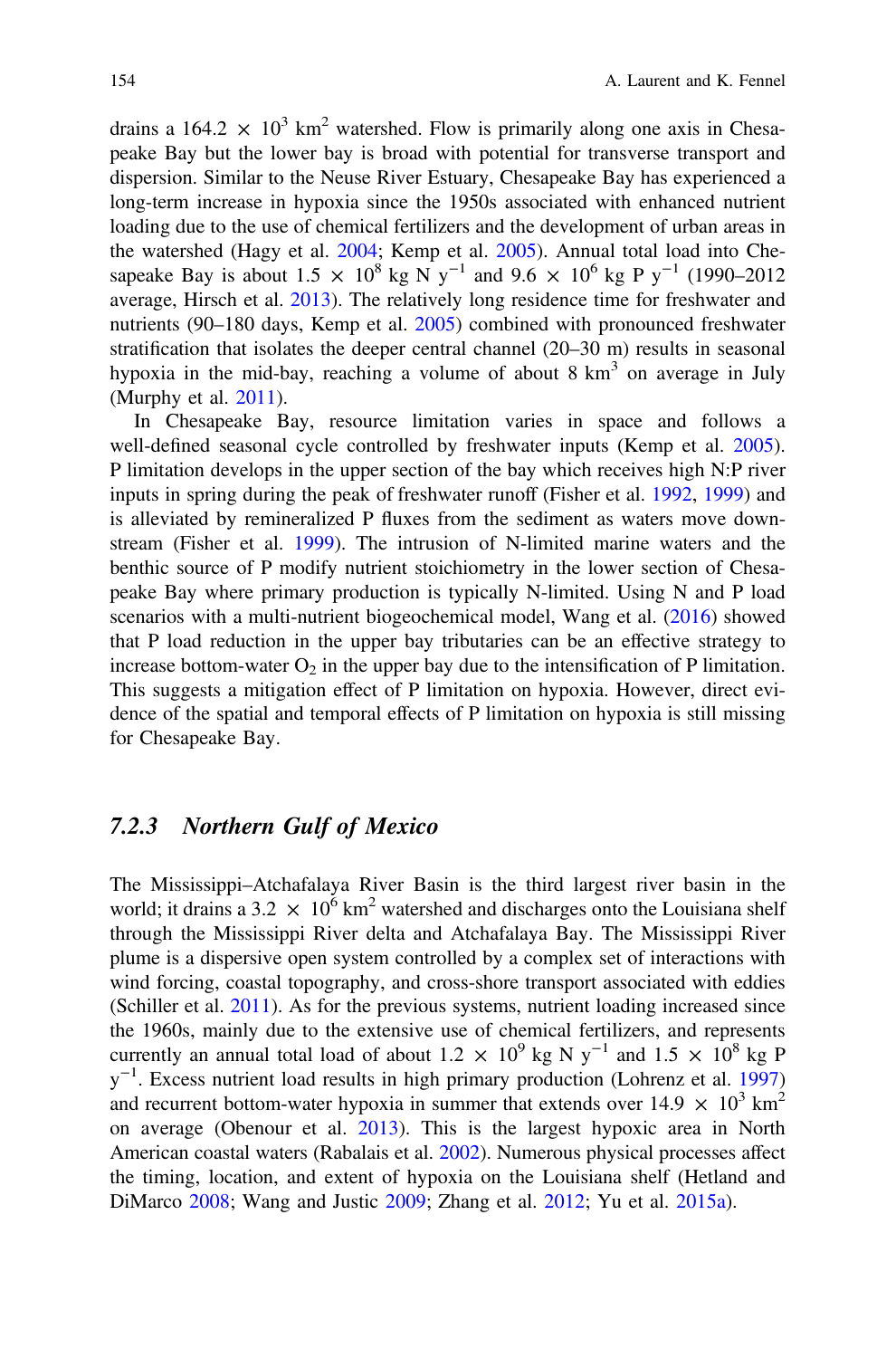On the Louisiana shelf, P limitation occurs during peak discharge in spring and early summer (Sylvan et al. 2006, 2007; Quigg et al. 2011) due to a high N:P ratio in Mississippi River loads. P limitation leads to the downstream (westward) transport of excess N and a subsequent increase of primary production on the western Louisiana shelf (Laurent et al. 2012). Due to a dilution effect, this results in a reduction of hypoxia on the Louisiana shelf (Laurent and Fennel 2014; see details in Sect. 7.4). During the low-discharge season in summer, resource limitation switches back to N limitation because of N-loss through sediment denitrification and mixing with open ocean waters.

# *7.2.4 Baltic Sea*

The Baltic Sea is the largest brackish water system in the world. It covers a total area of 381  $\times$  10<sup>3</sup> km<sup>2</sup> and drains a 1.6  $\times$  10<sup>6</sup> km<sup>3</sup> watershed. This relatively deep (∼55 m) semienclosed estuarine system is connected to the North Sea through the Danish Straits, via a series of sills that limit deep-water exchange with the deep and strongly stratified subbasins of the Baltic Sea. The long water residence time of the Baltic Sea (20–30 years) leads to long periods of  $O_2$  depletion in bottom waters leading to widespread hypoxia in the deep basins (Krauss 2001).

The Baltic Sea has been increasingly affected by anthropogenic eutrophication since the 1960s with a simultaneous increase of hypoxia (Conley et al. 2002, 2011). Currently, the average total N and P loads are about 7.0  $\times$  10<sup>8</sup> kg N y<sup>-1</sup> and  $0.3 \times 10^8$  kg P y<sup>-1</sup>, respectively (HELCOM 2013) and are dominated by inputs from major rivers such as the Vistula, Oder, Daugava, Neman, and Neva (Stålnacke et al. 1999). P loads have decreased since the 1980s due to management of point sources (Nausch et al. 1999); hence, one would expect the system to move toward P limitation. Indeed P limitation has been observed but only in nearshore areas such as the Himmerfjärd inlet on the coast of Sweden in spring and early summer following P management measures (Granéli et al. 1990). P limitation rarely occurs in the open waters of the central Baltic Sea due to the efficient release of P from sediments under hypoxic conditions (Eilola et al.  $2009$ ). Low  $O<sub>2</sub>$  waters also promote N removal through denitrification when nitrate is available, due to an increased oxic/anoxic interface with increasing hypoxic volume (Vahtera et al. 2007). The resulting low N:P ratio in surface waters of the open Baltic Sea stimulates the development of  $N_2$ -fixing cyanobacterial blooms (Neumann and Schernewski 2008). These blooms in combination with the external P loads exacerbate bottom-water hypoxia and further increase the internal P load. Despite P load reduction measures, this positive feedback inhibits the recovery of the system from eutrophication (Vahtera et al. 2007).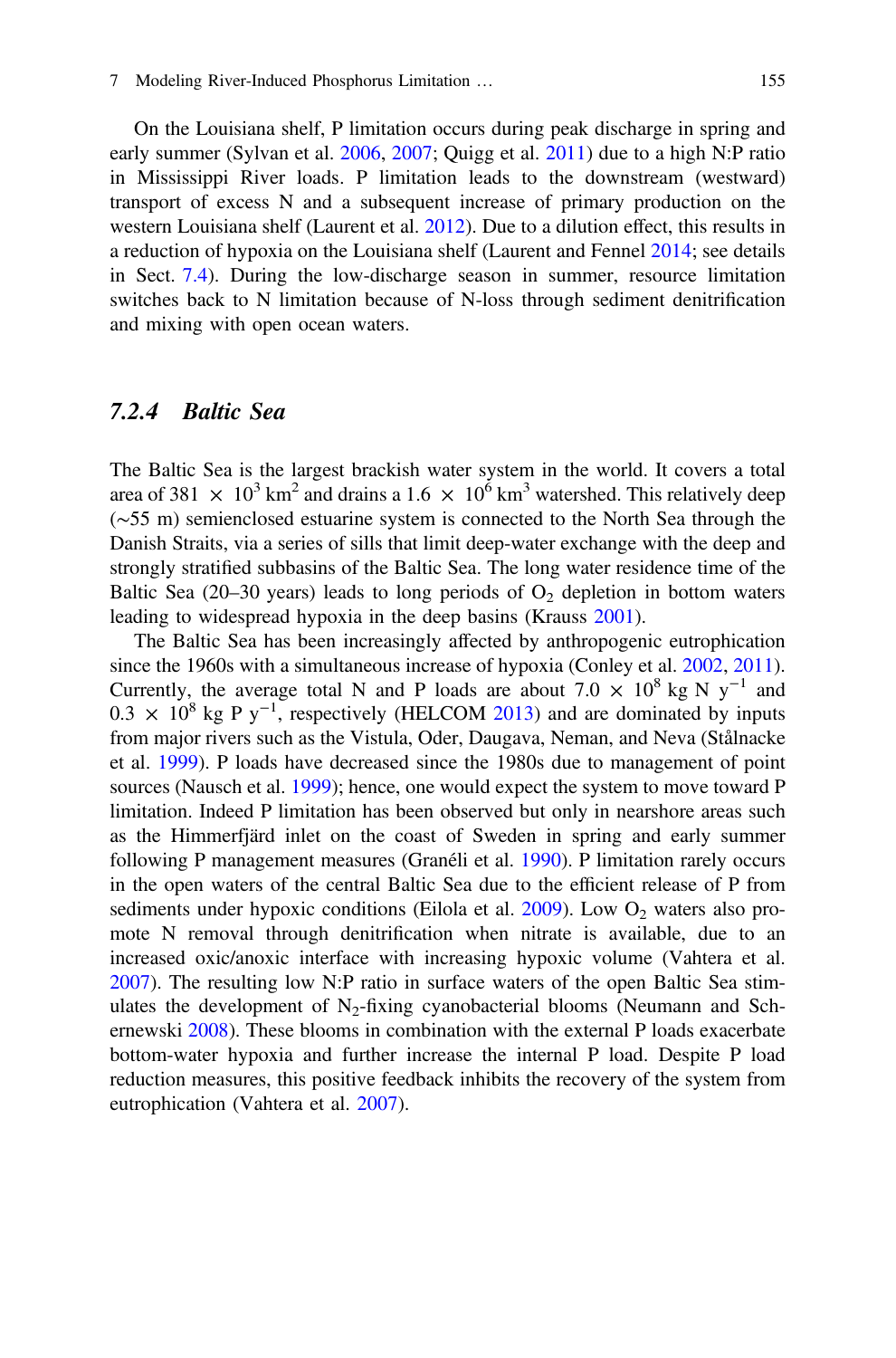# *7.2.5 One-Dimensional Flow-Through Versus Dispersive Open Systems*

The effect of P limitation on phytoplankton is similar among the four systems presented above; P limitation displaces their biomass toward downstream waters due to the transport of excess  $N$  (Fig. 7.1a). The consequence for hypoxia depends on the system. In one-dimensional systems such as the Neuse River Estuary, hypoxia is thought to respond to P limitation with a displacement or an extension of hypoxic conditions (Fig. 7.1a). On the contrary, in open dispersive systems such as the Mississippi River plume, P limitation dilutes eutrophication and reduces hypoxia (Fig. 7.1b). In intermediate systems, such as Chesapeake Bay, both effects may occur depending on the location and timing of hypoxia. However, these contrasting effects remain speculative due to the limited number of investigations.

The Baltic Sea does not seem to fit in this continuum. It is an unusual system because permanent hypoxia appears to restrict the possibility for P limitation in open waters. This example demonstrates the difference between seasonally and permanent hypoxic systems and illustrates the importance of sediment-water fluxes and recycling in controlling P limitation in eutrophic systems.

# **7.3 Modeling P Limitation in Coastal Hypoxic Systems**

There are primarily three reasons for simulating P limitation in coastal hypoxic systems: (1) to better understand the processes controlling hypoxia, (2) to improve the predictive skill of hypoxia prediction models, and (3) to be better able to evaluate and design nutrient management strategies for hypoxia mitigation. Hereafter, we present an overview of modeling frameworks and strategies that are used to investigate the relationship between coastal hypoxia and nutrient loading. We focus on models that explicitly consider P load and are able to represent P limitation.

### *7.3.1 Statistical Regressions*

Perhaps the simplest approach for assessing the effects of P limitation on hypoxia is through statistical regressions. Statistical regression models have been used to predict hypoxia or bottom  $O_2$  concentration as a function of nutrient loading (Turner et al. 2006; Greene et al. 2009) and physical drivers (Prasad et al. 2011; Forrest et al. 2011; Obenour et al. 2012). Although not strictly a simulation model, this strategy is worth mentioning here because it is a useful tool for assessing the effects of nutrient loading as well as other factors on the development of hypoxia. In this approach, the contribution of N and P loads to hypoxia is inferred from their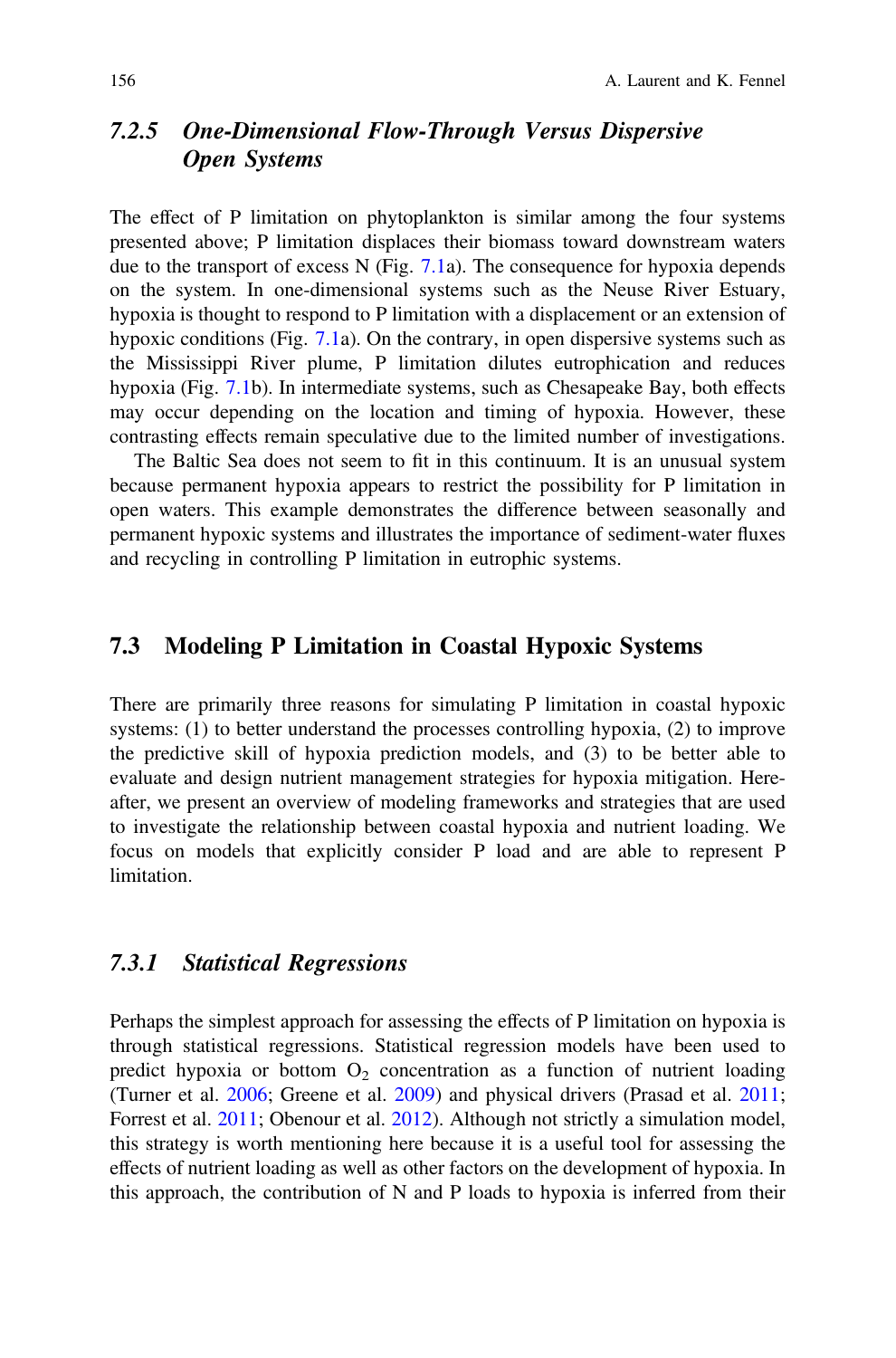statistical weight in the multiple regressions. However, P limitation is not directly represented; hence, this approach does not provide mechanistic insight.

# *7.3.2 Coupled Physical-Biogeochemical Models*

Biogeochemical models represent the cycling of chemical elements such as C, N, P, or O in an ecosystem due to biotic and abiotic processes. Resource limitation is directly represented in these models; hence, they provide mechanistic insights into the effect of P limitation on hypoxia. The physical framework is also important because nutrient supply, primary production, and freshwater transport are three-dimensional, time-dependent processes that influence the development and location of hypoxia; in addition, vertical stratification is a key driver. Physical-biogeochemical models coupling circulation, physical properties of the water column, and biogeochemistry are therefore essential to study the processes controlling hypoxia in a spatially explicit manner. These models vary in their level of complexity in terms of both their biogeochemistry and physical framework. For instance, biogeochemical models may represent P as DIP only, or may include dissolved organic P (DOP) and the  $O<sub>2</sub>$ -dependent P scavenging on detrital POM. Stratification and transport can be represented using coarse resolution box models that parameterize large-scale transport or high-resolution hydrodynamic models that simulate circulation explicitly.

#### **7.3.2.1 Formulations of Limitation by Multiple Nutrients**

Because P limitation is often a transient phenomenon in coastal hypoxic systems, multi-nutrient models that are able to switch between limitation by P and N (and sometimes silicate) are necessary. Several model formulations have been used to represent multi-nutrient limitation in ecosystem models. They can be divided into three general categories (Flynn 2003): (1) simple Monod-type models, (2) more complex cell quota models, and (3) complex mechanistic models that represent internal nutrient pools and feedback processes. Mechanistic models are possibly more realistic in representing the biochemistry of the cell (John and Flynn 2000), but may be over-parameterized due to more unknown parameters, are computationally less efficient, and may be unnecessarily complex for the purpose of simulating the effects of nutrient limitation switches on hypoxia. The quota model, which can include different functional forms of phytoplankton, represents internal nutrient storage. This model type is more efficient and frequently used in ecosystem studies (e.g., Roelke et al. 1999). However, measurements of intracellular nutrient concentrations are scarce, and thus, modeled internal nutrient concentrations cannot be validated against observations. Monod-type models represent nutrient limitation as a direct function of nutrient availability in surrounding waters and assume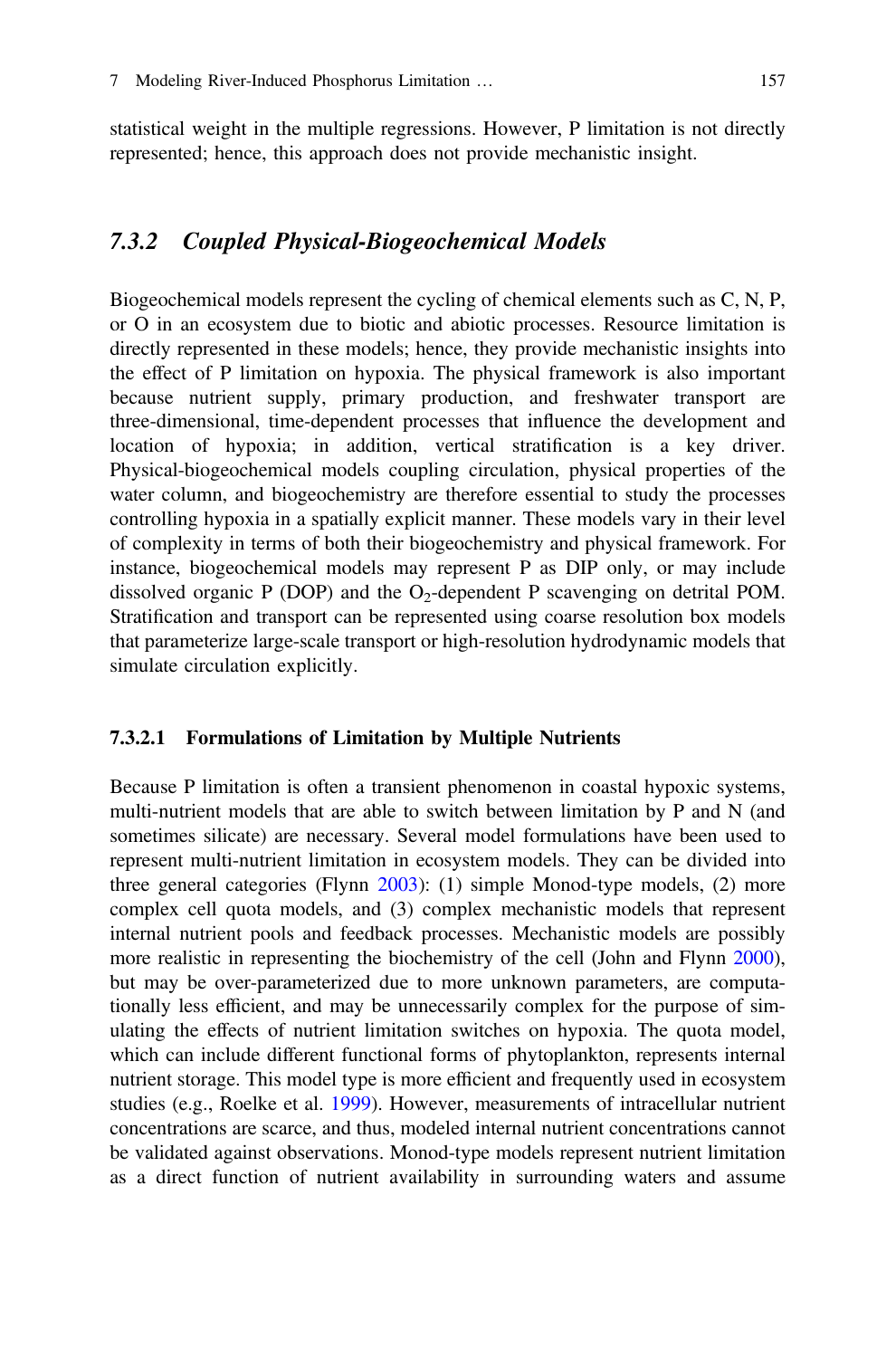balanced growth. They are frequently used in multi-nutrient ecosystem models because of their stability and computational efficiency.

Several multi-nutrient Monod-type functional forms have been proposed (O'Neill et al. 1989). The most commonly used are the minimum and the multiplicative functional forms. The minimum functional form assumes that phytoplankton growth depends on the most limiting nutrient, whereas the multiplicative form assumes co-limitation. The minimum function is frequently used to represent P limitation in biogeochemical models, e.g., to study  $O<sub>2</sub>$  dynamics in the Baltic Sea (Neumann et al. 2002; Eilola et al. 2009) and on the Louisiana shelf (Justić and Wang 2014; Laurent and Fennel 2014). These formulations are based on limitation factors  $L_N$  for N ( $L_N = L_{NO3} + L_{NH4}$ ) and  $L_P$  for P, calculated as follows:

$$
L_{\rm NO3} = \frac{\rm NO3}{k_{\rm NO3} + \rm NO3} \cdot \frac{1}{1 + \rm NH4 / k_{\rm NH4}}\tag{7.1}
$$

$$
L_{\text{NH4}} = \frac{\text{NH4}}{k_{\text{NH4}} + \text{NH4}}\tag{7.2}
$$

$$
L_P = \frac{\text{DIP}}{k_{\text{DIP}} + \text{DIP}}\tag{7.3}
$$

where  $k_{\text{NO3}}$ ,  $k_{\text{NH4}}$ , and  $k_{\text{DIP}}$  are the half-saturation constants for nitrate, ammonium, and DIP uptake, respectively. The second factor on the right-hand side of Eq. 7.1 represents ammonium inhibition of nitrate uptake. Quadratic versions of the limiting factors have also been used (Neumann et al. 2002).

The specific phytoplankton growth rate  $(\mu)$  depends on light  $(E)$ , temperature (*T*), and the nutrient limitation factor such that

$$
\mu = \mu_{\text{max}}(E, T) \cdot L_{\text{tot}} \tag{7.4}
$$

where  $\mu_{\text{max}}(E, T)$  is the light- and temperature-dependent maximum growth rate of phytoplankton and  $L_{\text{tot}}$  is the nutrient limitation factor ( $0 < L_{\text{tot}} < 1$ ).

The minimum and multiplicative forms of  $L_{tot}$  are formulated, respectively, as follows:

$$
L_{\text{tot}} = \min(L_N, L_P) \tag{7.5}
$$

$$
L_{\text{tot}} = L_N \cdot L_P \tag{7.6}
$$

#### **7.3.2.2 Sediment-Water Fluxes**

Sediment-water fluxes represent a key aspect of simulating P limitation in hypoxic environments. Nutrient fluxes control the occurrence of P limitation (e.g., Baltic Sea) and its location (e.g., Chesapeake Bay), whereas SOC can be an important sink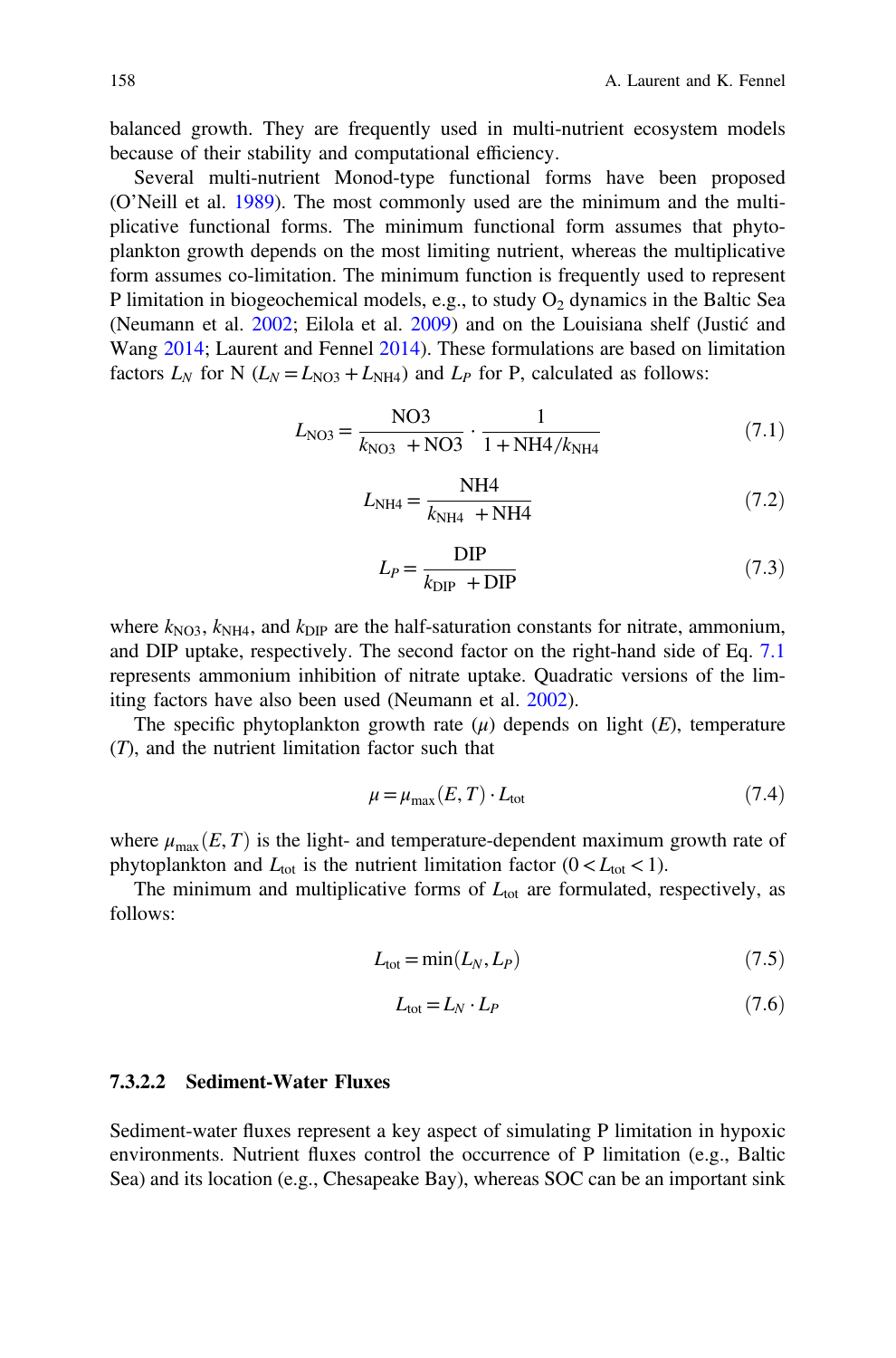for bottom  $O_2$  in eutrophic systems (e.g., Fennel et al. 2013; Yu et al. 2015b). In biogeochemical models, sediment-water fluxes can either be parameterized or mechanistically simulated using a diagenetic model (Fennel et al. 2009). Perhaps the most parsimonious approach is a reflective boundary where SOC, N and P fluxes are proportional to deposited POM (Laurent and Fennel 2014). Simple parameterizations based on observations are used to represent sediment-water fluxes as a function of overlying bottom-water conditions. For example, Fennel et al.  $(2013)$  represent SOC as a function of bottom  $O<sub>2</sub>$  and temperature based on observed relationships. In this case, nutrient fluxes are a linear function of SOC. More complex parameterizations and representations of P cycling at the sediment-water interface are also used (e.g., Neumann and Schernewski 2008; Eilola et al. 2009; Gustafsson 2012; Justić and Wang 2014). The appropriate level of complexity for these parameterizations depends on the characteristics of the system.

Vertically resolved diagenetic models are the most realistic representation of sediment processes. Yet, they do not necessarily perform better than simple parameterizations of sediment-water fluxes (Wilson et al. 2013). Given their higher computational cost, they are typically used at the expense of physical realism (e.g., Eldridge and Roelke 2010) and simple parameterizations are often preferred. Parameterizations based on diagenetic model results have been proposed as an intermediate solution (Laurent et al. 2016).

#### **7.3.2.3 Box Models**

Box models have a coarse spatial resolution that reduces hydrodynamics to the large-scale spatial features of the system. For example, a 3-layer box model of the semienclosed Szczecin Lagoon in the southern Baltic Sea was used to describe long-term effects of eutrophication in a coastal system and its response to nutrient management (Humborg et al. 2000). A 4-box, 2-layer circulation framework of the Mississippi River plume was used to study the effects of nutrient loading in the seasonally hypoxic Louisiana shelf (Eldridge and Roelke 2010). This simple transport framework allows for the use of a more complex representation of biogeochemistry, namely the use of a mechanistic diagenetic model to represent realistic sediment-water fluxes, and representation of multiple phytoplankton groups with different nutrient requirements and growth dynamics (Eldridge and Roelke 2010).

An important drawback of the box model framework is its inability to resolve the details of vertical stratification despite its importance in hypoxia formation. For example, in the Mississippi River plume, hypoxic conditions are limited to the relatively thin bottom boundary layer (Wiseman et al. 1997; Fennel et al. 2016). The lack of vertical resolution can be alleviated to some degree by increasing the horizontal resolution (Gustafsson 2012). Nonetheless, the coarse horizontal resolution remains inadequate to represent the spatial effect of P limitation on primary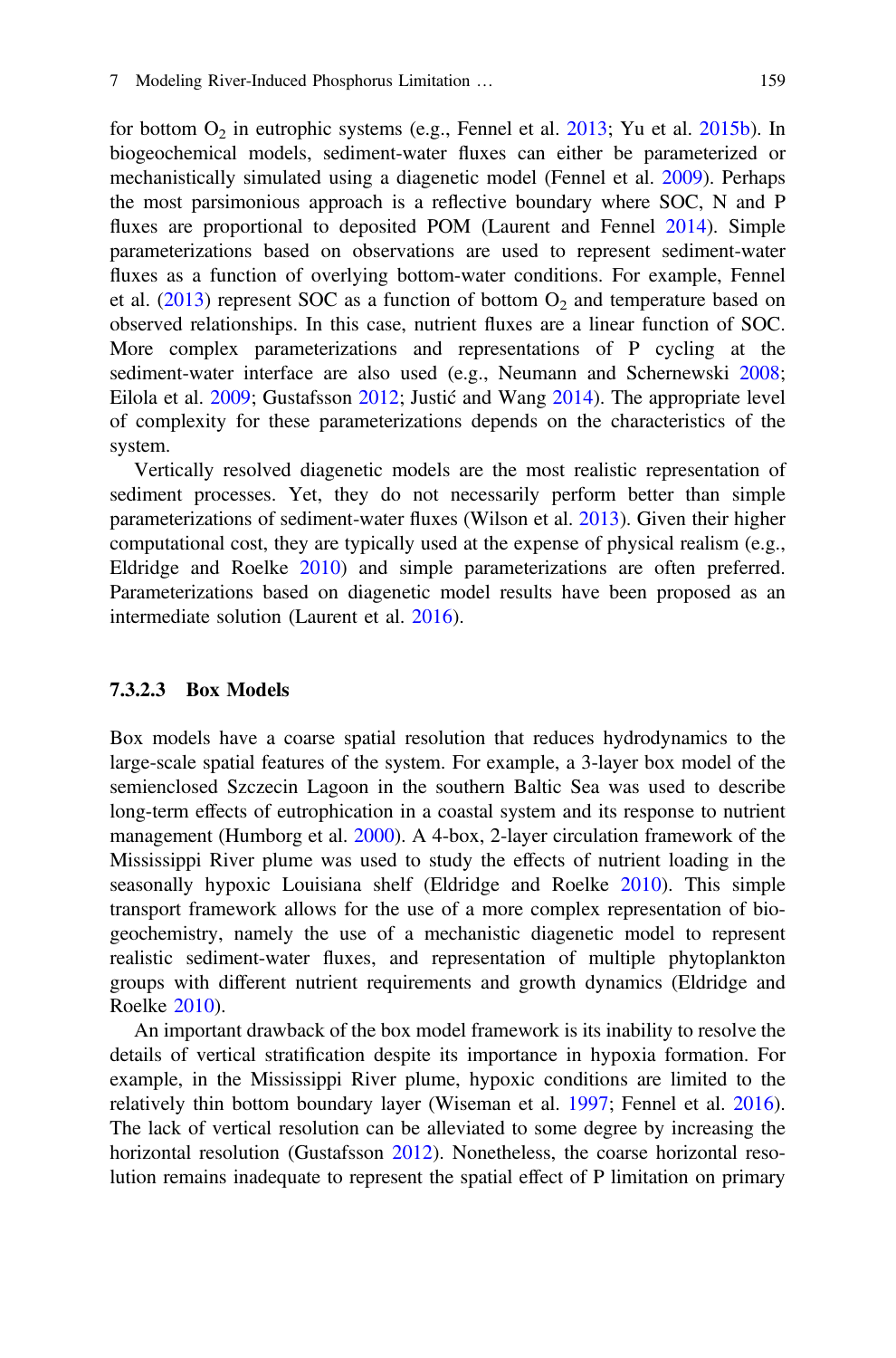production (Fig. 7.1), and therefore, box models are limited in their suitability for studying the effect of P limitation on hypoxia.

#### **7.3.2.4 Hydrodynamic Models**

High-resolution hydrodynamic models enable the more realistic spatial representation of resource limitation and hypoxia that is often essential for studying the spatial and temporal effects of P limitation on hypoxia in coastal environments. The hydrodynamic models are coupled to biogeochemical models of varying complexities. However, given the computing cost, relatively simple biogeochemical models are often used to represent pelagic processes. This type of framework has been used in large hypoxic systems such as Chesapeake Bay (see Irby et al. 2016 for a model comparison), the Baltic Sea (Eilola et al. 2009), and the northern Gulf of Mexico (Justić and Wang 2014; Laurent and Fennel 2014). Laterally averaged and three-dimensional coarse resolution coupled models have also been used in the Neuse River Estuary (Bales and Robbins 1999; Wool et al. 2003).

Hereafter, we present an overview of the recent investigations of Laurent and Fennel (2014) that used a coupled hydrodynamic-biogeochemical model of the northern Gulf of Mexico to quantitatively assess the effect of P limitation on hypoxia in a relatively open and dispersive system. Model setup and results are also relevant to other coastal systems where P limitation and hypoxia co-occur.

# **7.4 The Mississippi River Plume Case Study**

# *7.4.1 Model Description*

The model simulates circulation and biogeochemistry with the Regional Ocean Modeling System (ROMS, Haidvogel et al. 2008). The circulation model is described in Hetland and DiMarco (2008, 2012). The biogeochemical model aims at a parsimonious representation of the N and P cycles (Fig. 7.3). It is based on the N-cycle model of Fennel et al. (2006, 2008), which was extended to include DIP (Laurent et al. 2012) and  $O_2$  (Fennel et al. 2013).

In the model, phytoplankton growth is limited by either DIN or DIP according to the multi-nutrient formulation described by Eqs. 7.1–7.4. Nutrient limitation factors inferred from inorganic nutrient measurements on the Louisiana shelf compare well with their corresponding nutrient addition bioassays (Fig. 7.4), indicating that the formulation of resource limitation in the model is appropriate. DIN and DIP sources are the Mississippi and Atchafalaya rivers (see locations in Fig. 7.5) and remineralization of POM in the water column and in the sediment. The sediment-water interface is represented as a reflective boundary with a preferential return of DIP to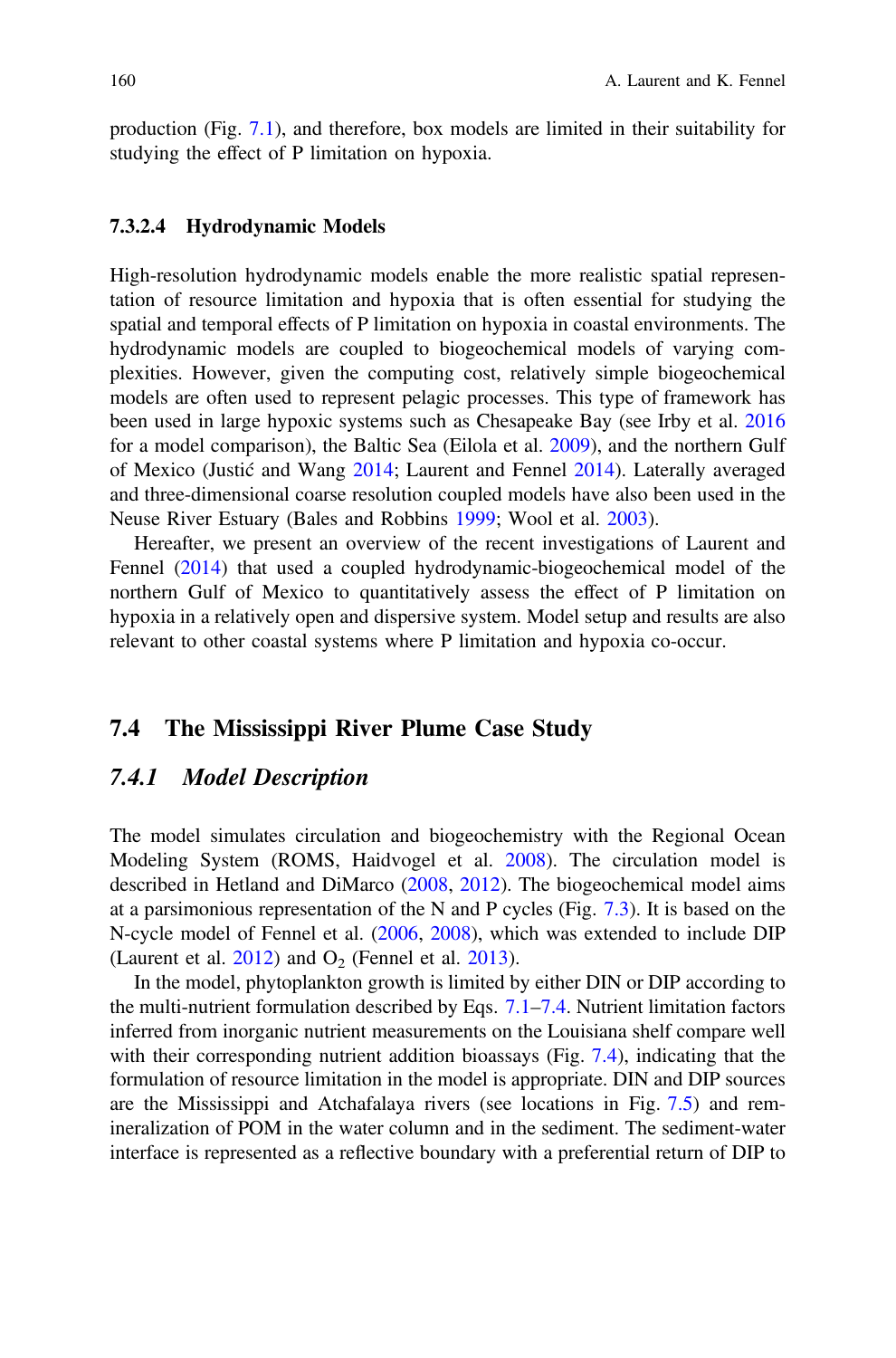

**Fig. 7.3** Schematic of the biogeochemical model used in Laurent and Fennel (2014). The state variables are phytoplankton (Phy), zooplankton (Zoo), slow-sinking small detritus (SDet), fast-sinking large detritus (LDet), nitrate  $(NO<sub>3</sub>)$ , ammonium  $(NH<sub>4</sub>)$ , DIP, and  $O<sub>2</sub>$ . The dynamics of  $O<sub>2</sub>$  is coupled with the production and respiration of organic matter via the sources and sinks indicated in the left panel. Figure from Laurent and Fennel (2014) subject to a CC-By 4.0 license

the water column due to denitrification in the sediment. Slowly sinking phytoplankton (Phy) and suspended detritus (SDet) coagulate into fast-sinking large detritus (LDet) as a function of their concentration according to  $\tau \cdot (SDet + Phy)^2$ where  $\tau$  is the coagulation rate. Sources and sinks of  $O_2$  are associated with the N-cycle (Fig.  $7.3$ ) as follows: In the water column,  $O_2$  is produced by photosynthesis, lost through nitrification and respiration, and exchanged with the atmosphere at the air-sea interface;  $O_2$  is lost at the sediment-water interface due to sediment oxygen consumption (Fennel et al.  $2008$ ,  $2013$ ). The model does not consider  $O<sub>2</sub>$ feedbacks on sediment denitrification and on the P cycle because these processes are not well constrained for the Louisiana shelf and because bottom-water  $O_2$  is generally well-above anoxic conditions where nonlinearities are expected to become important.

Two types of simulations are used by Laurent and Fennel (2014) to quantify the effects of P limitation: (1) In a baseline simulation, the multi-nutrient version of the model with N and P cycling (as illustrated in Fig. 7.3) is used. In this simulation, either N or P can limit primary production. (2) In an additional, single-nutrient simulation, only the N-cycle version of the model is used (here, DIP is disabled, but all other processes and model forcing are identical to the baseline simulation).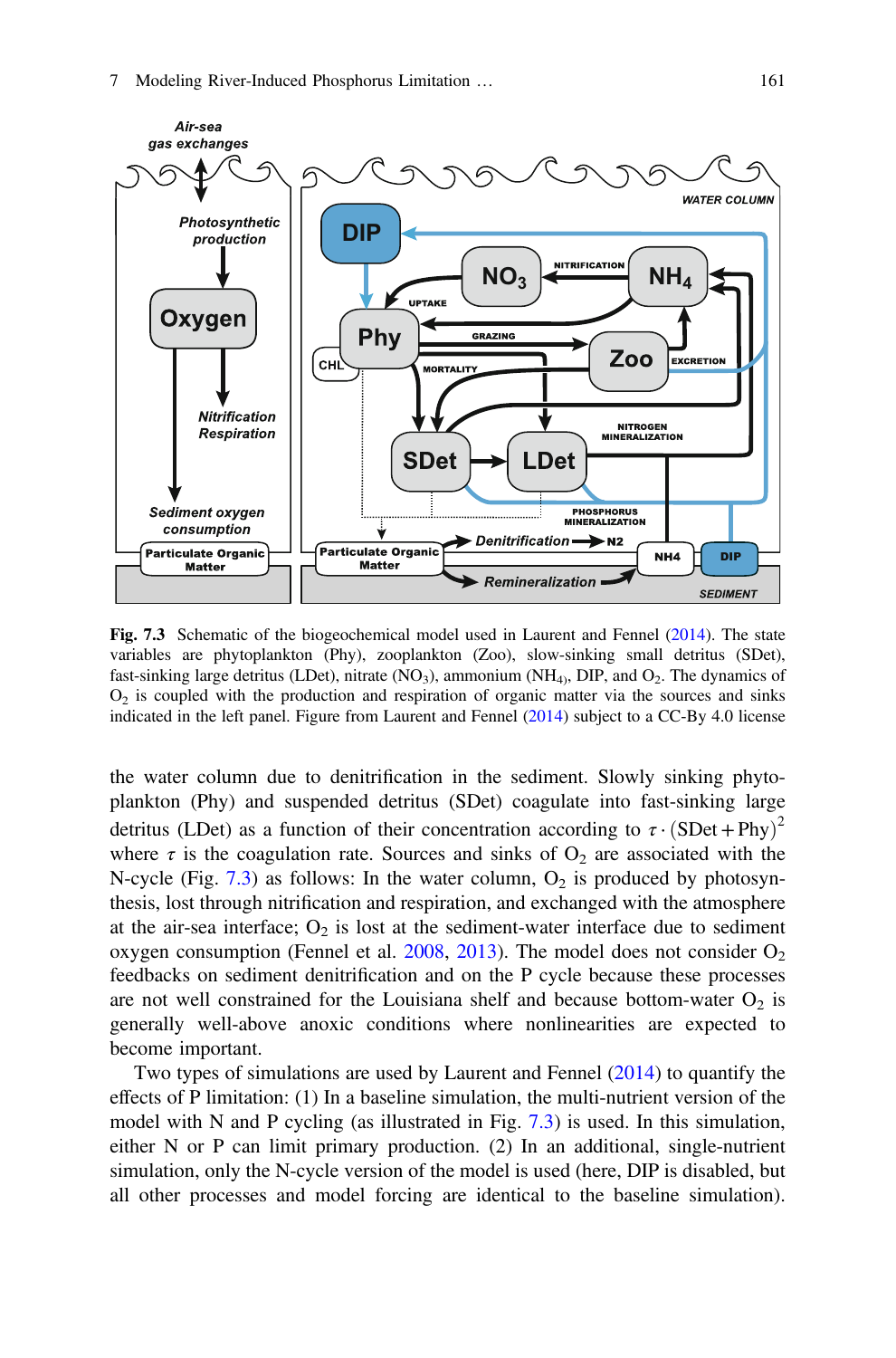

**Fig. 7.4** Results of resource limitation bioassays as a function of initial (ambient) nutrient concentration. **A** Original results. **B** Nutrient limitation factors calculated from initial DIN and DIP concentrations using Eqs. 7.1–7.4 (co-limitation is assumed if  $|L_N - L_P| < 0.1$ ). Filled squares and circles indicate bioassays from Sylvan et al. (2006) and Quigg et al. (2011), respectively. Phytoplankton in the bioassays was light-limited (*black*), P-limited (*blue*), N- and P-limited (*green*), and N-limited (*red*). In original bioassays indicating no limitation (*white*, *left panel*), phytoplankton did not respond to added nutrient or light (see references for details)



**Fig. 7.5** Results from Laurent and Fennel  $(2014)$  showing average change in *bottom*  $O<sub>2</sub>$ concentration due to P limitation in July and August 2005 on the Louisiana shelf. Positive values (*red*) indicate an increase in  $O_2$  concentration. *Red* and *blue* isolines indicate  $-3$  and  $+3$  mmol  $O_2$ m<sup>-3</sup>, respectively. The effect of P limitation on *bottom* O<sub>2</sub> was calculated daily in the *bottom layer* of each grid cell as the difference between  $O_2$  concentration from the baseline and the N-only simulations. Shown is the average difference in July and August 2005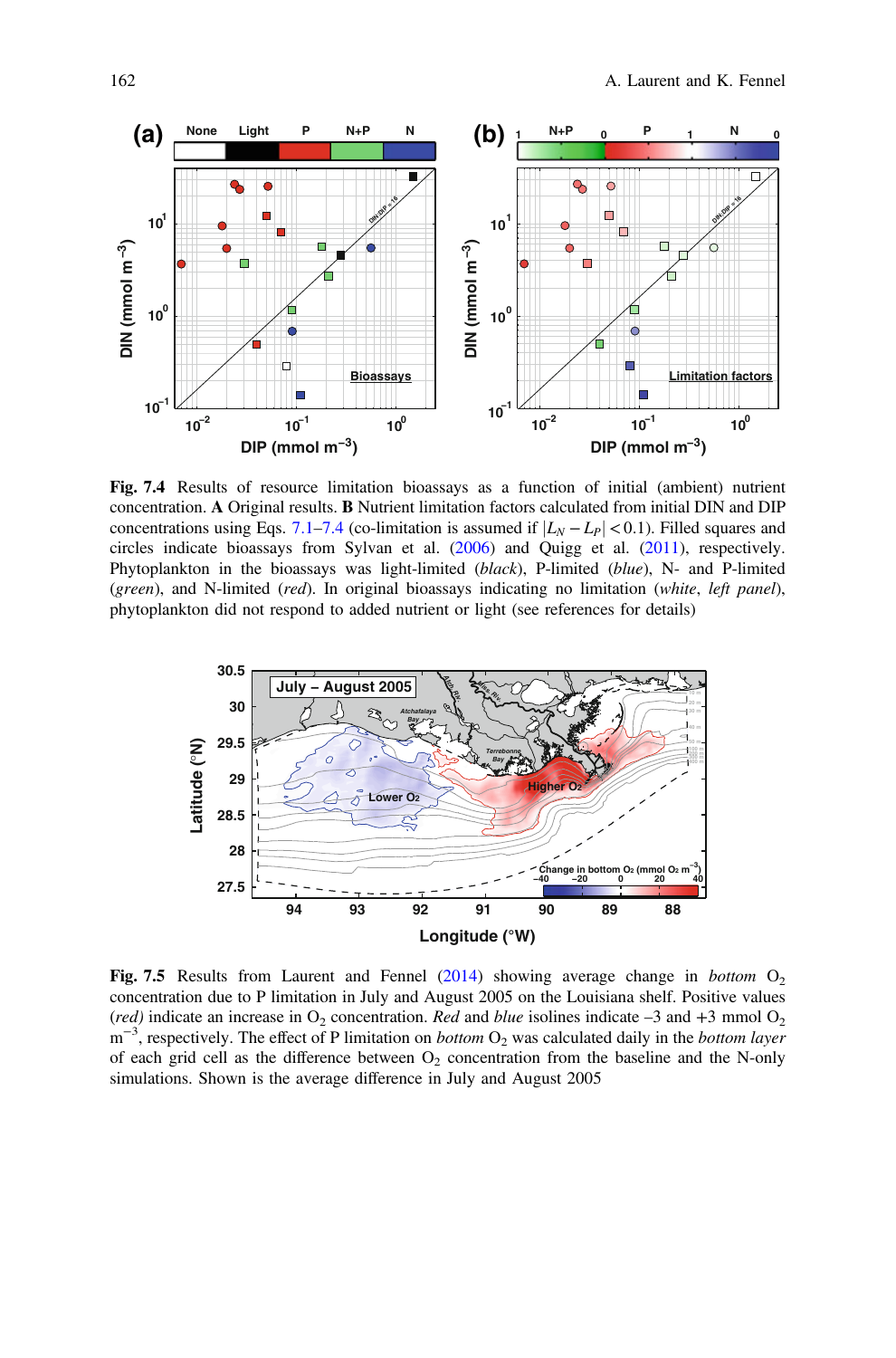Differences between the N-only and the baseline simulations are due to the absence of P limitation in the former and illustrate the effect of P limitation on the system.

# *7.4.2 Spatial/Temporal Shift in Primary Production*

The model successfully simulates resource limitation on the Louisiana shelf, namely the development of P limitation between March and July and the switch back to N limitation in September. P limitation results in excess DIN that is transported downstream (i.e., westward) between March and July, where it fuels primary production in otherwise N-limited waters (Laurent et al. 2012). This induces a time delay and a westward relocation of a fraction of primary production (Fig. 7.6a). Here, we quantify this relocation using the simulations described in Laurent and Fennel (2014), in terms of the change in horizontal transport of POM and DIN across the boundaries of three boxes representing the western, mid-, and eastern Louisiana shelf (Fig. 7.7). With P limitation, the following changes in transport occur: (1) Less primary production occurs on the eastern shelf resulting in a smaller transport of POM westward and across the shelf break into the open Gulf of Mexico, (2) Westward transport of DIN is larger, and (3) Transport of DIN across the shelf break is larger (Fig. 7.7). Offshore transport of DIN across the shelf break is larger near the Mississippi delta, but more of this DIN is recirculated onto the mid- and western shelf. On average, 34 and 26% more DIN is transported westward into the mid- and western shelf boxes, respectively. POM and DIN fluxes further west onto the Texas shelf also increase slightly (Fig. 7.7).



**Fig. 7.6** Results from Laurent and Fennel (2014) showing spatial and temporal changes in water column integrated primary production (**A**), water column respiration (**B**), and SOC (**C**) due to P limitation on the Louisiana shelf. Values represent monthly and latitudinal averages for the Louisiana shelf ( $z \le 50$  m). Latitudinal averages were obtained by averaging over the shelf (from the coast to the 50 m isobath) for each 0.1˚ longitude bin. Shown is the difference between the baseline and the N-only simulations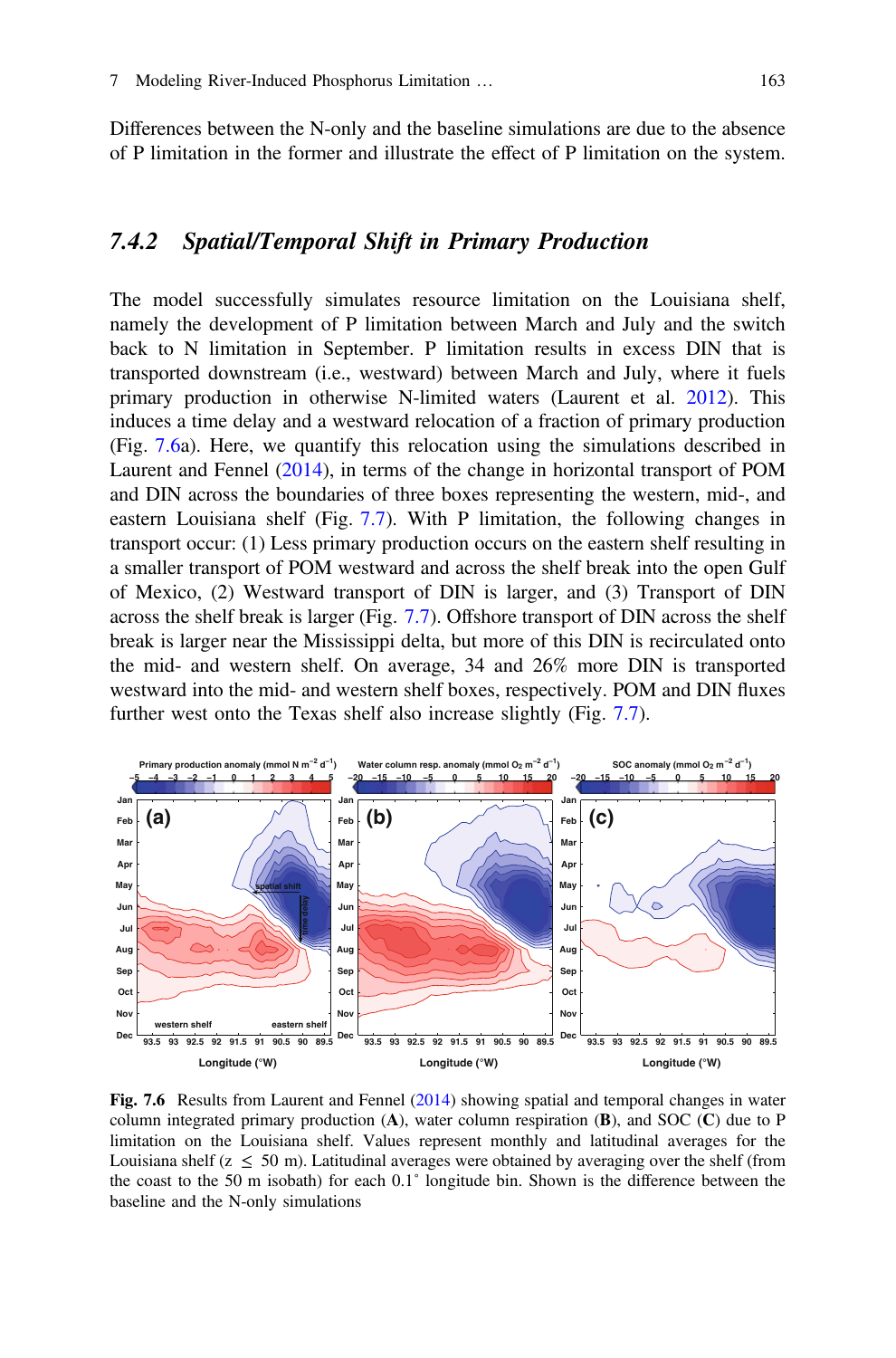

**Fig. 7.7** Changes in average POM and DIN transport over the Louisiana shelf due to P limitation. Transport is calculated from the simulations of Laurent and Fennel (2014) for three boxes representative of the shelf, their boundaries shown with a *thin black line*. The southern boundaries follow the 50-m isobath. *Arrows* indicate the direction of the transport and their color an increase (*red*), a decrease (*blue*), or a small change (*white*) due to P limitation (also indicated in percent). The *gray* number beside each *arrow* indicates the magnitude of the transport (in 10<sup>3</sup> mmol N s<sup>-1</sup>)

# *7.4.3 The Dilution Effect*

Laurent and Fennel (2014) have shown that P limitation reduces the size of the July–August hypoxic area by an average of 29%. In their simulation, changes in bottom-water  $O_2$  are asymmetric over the Louisiana shelf with a significant increase on the eastern shelf, but only a small decrease on the western shelf (Fig. 7.5). Two additive effects explain this spatial asymmetry: the westward shift of organic matter respiration against the backdrop of weakening vertical stratification and the net shift of respiration from the sediments to the water column.

The intensity of the simulated water column stratification varies along the freshwater gradient of the Mississippi River plume (e.g., Hetland and DiMarco 2008; Zhang et al. 2012; Laurent and Fennel 2014). Simulated water column stratification is strongest on the eastern shelf, especially in summer when upwelling-favorable winds pile up freshwater near the Mississippi delta (Zhang et al. 2012). Stratification intensity decreases toward the western shelf, away from the Mississippi River delta (Hetland and DiMarco 2008). Since simulated bottom  $O<sub>2</sub>$  concentration is highly correlated with stratification intensity on the Louisiana shelf (Fennel et al. 2013), a westward shift in organic matter respiration results in a reduction of hypoxia (Laurent and Fennel 2014).

In addition, the simulations suggest that P limitation leads to a redistribution of respiration between sediment and water column (Fig. 7.6b, c). The westward shift of primary production occurs on a broadening shelf, thus spreading primary production over a larger area and essentially diluting phytoplankton and detritus (Fig. 7.6a). Smaller concentrations of phytoplankton and suspended detritus (even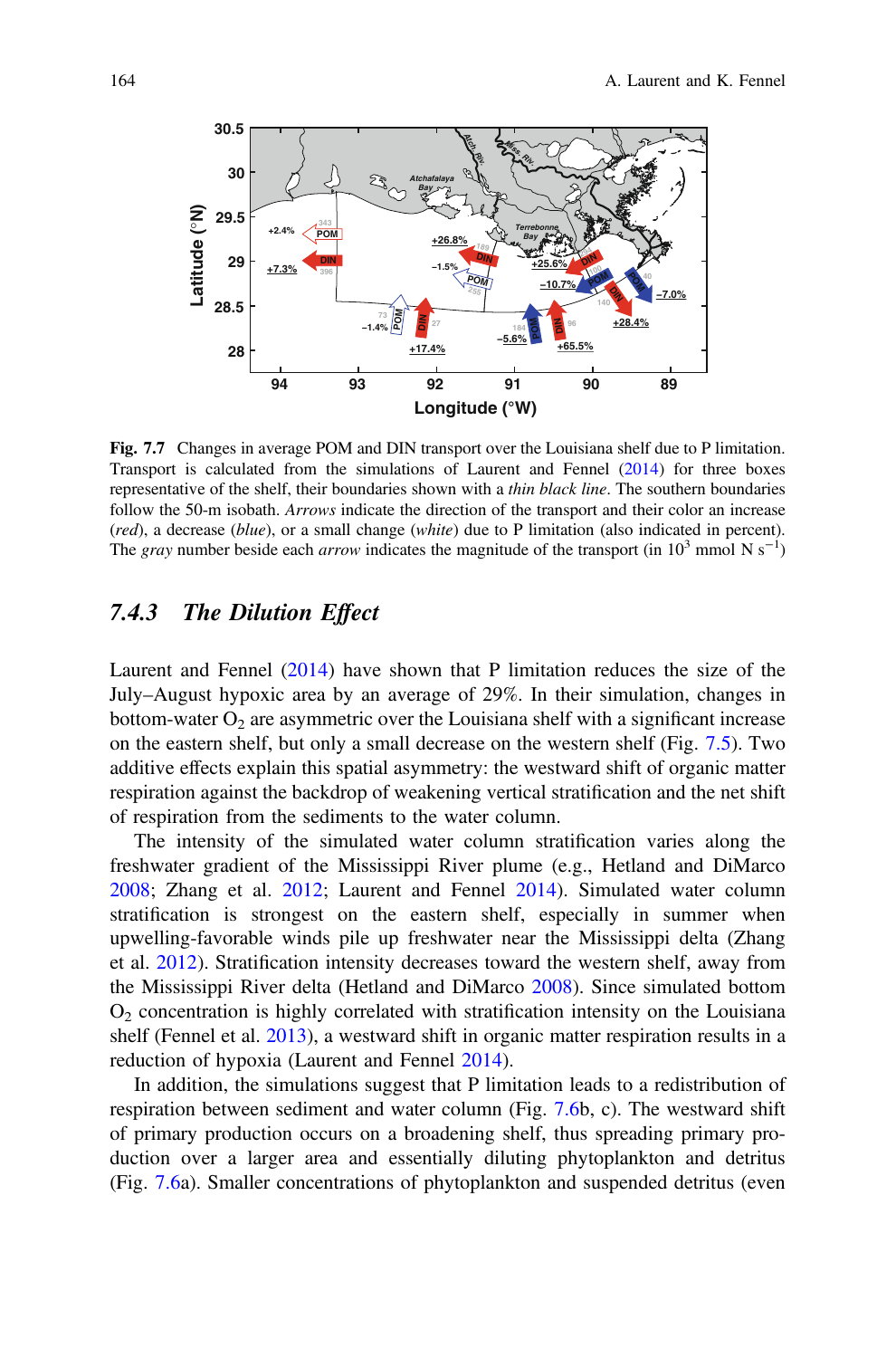if present over a larger area) reduce coagulation into fast-sinking, larger detritus; hence, more organic matter is respired in the water column and less in the sediment when P limitation is present. This leads to an asymmetric effect of P limitation on respiration between the eastern and the western Louisiana shelf (Fig. 7.6b, c). Observations and simulations show that hypoxia mainly occurs within the bottom boundary layer (BBL) on the Louisiana shelf (i.e., within less than 5 m above the bottom; see Fennel et al.  $2016$ ). In this layer, SOC is the main  $O_2$  sink and therefore controls hypoxia development on the Louisiana shelf (Fennel et al. 2013; Yu et al. 2015b). The net shift of respiration from sediments to the water column due to P limitation reduces respiration within the bottom boundary layer and therefore the overall extent of hypoxia (Laurent and Fennel 2014).

#### *7.4.4 Hypoxia Remediation Strategies*

Four nutrient reduction scenarios were tested in Laurent and Fennel (2014) to assess their effect on summer hypoxia: a 50% decrease of river DIN load (−N), a 50% decrease of river DIP load (−P), a 50% decrease of river DIN and DIP loads (−NP), and a 50% increase in river DIN load with a simultaneous 50% reduction of river DIP load (+N−P). The dual N and P load reduction (−NP) maximizes the decrease in hypoxia size and duration (Fig. 7.8). Decreasing N load only  $(-N)$  reduces hypoxia on the western shelf but the hypoxic area is larger than with a dual nutrient reduction. Reducing P only (−P) reduces the hypoxic area but not hypoxia duration on the western shelf. Finally, decreasing P but with a simultaneous increase of N

**Fig. 7.8** Results from the nutrient load experiments of Laurent and Fennel (2014) showing the relative change in summer 2004 hypoxic area and hypoxia duration at an eastern and western shelf station, associated with a modification in nutrient river load as follows: −50% DIN (−N), −50% DIP (−P), −50% nutrients (−NP), and +50% DIN, −50% DIP (+N−P)

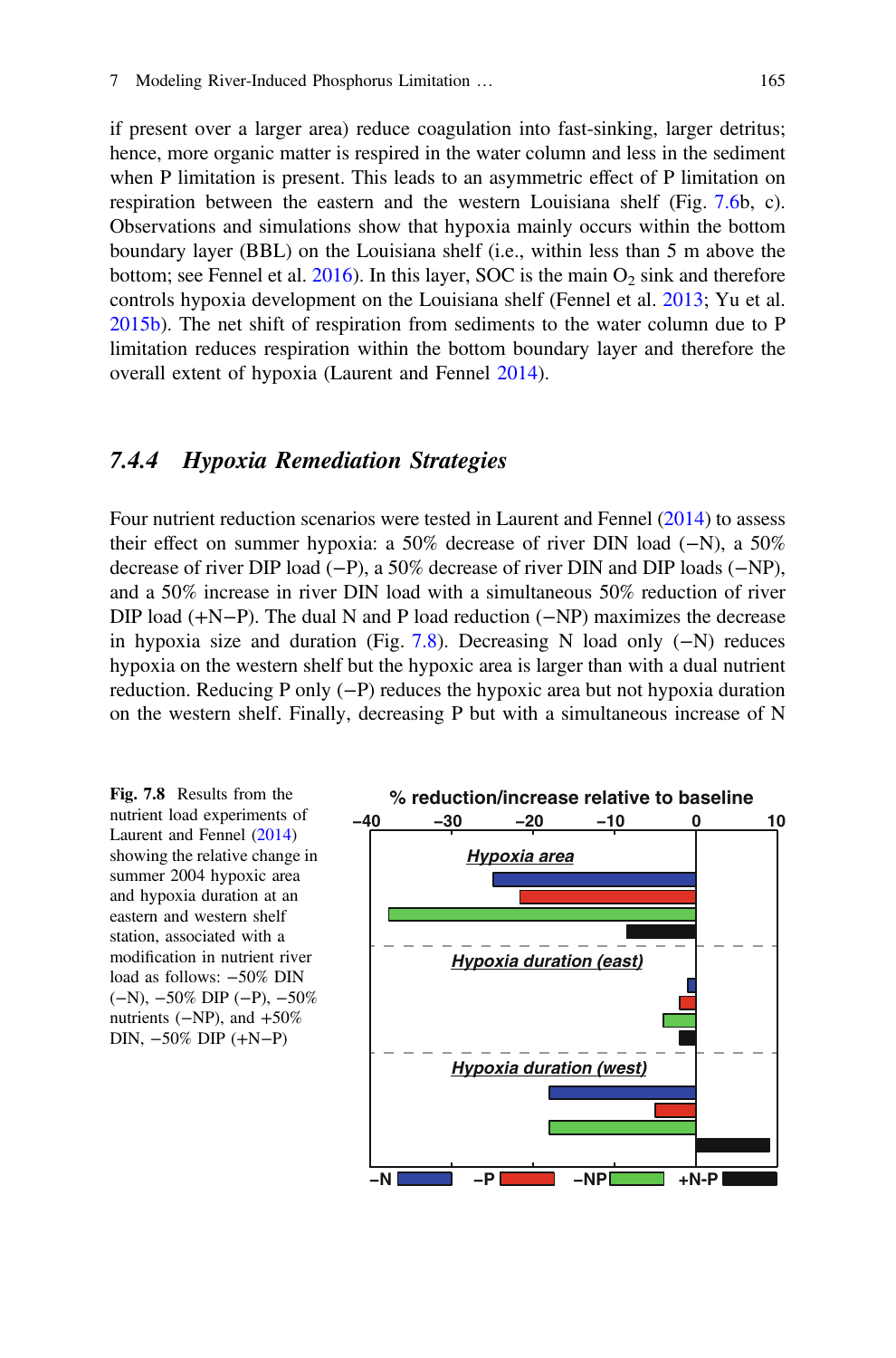(stronger P limitation) leads to a small reduction of the hypoxic area, but also to a longer duration of hypoxic conditions on the western shelf (Fig. 7.8). A dual N and P load reduction strategy is therefore recommended to mitigate hypoxia on the Louisiana shelf.

## **7.5 Conclusions and Recommendations**

River-induced P limitation is a common phenomenon in coastal hypoxic systems. Although consideration of P limitation is of direct relevance for hypoxia mitigation through nutrient load reduction, there is still limited direct evidence for the effect of P limitation on hypoxia. Models are invaluable tools because they allow one to simulate system-wide  $N$  and  $P$  load manipulations that are necessary to quantitatively assess the effects of resource limitation. This was illustrated by the recent modeling investigation of the Mississippi River plume (Laurent and Fennel 2014). This type of coupled hydrodynamic-biogeochemical model is most suitable to examine the effect of P limitation on hypoxia because it represents limitation by multiple resources and hypoxia within a realistic spatial and physical setting. This is essential in this context, and similar investigations should be conducted in other P-limited coastal hypoxic systems.

Based on the general understanding of P limitation and the results of the Mississippi River plume study, we were able to distinguish between two types of hypoxic systems: one-dimensional flow-through and open dispersive systems, illustrated by the conceptual model in Fig. 7.1. One-dimensional systems such as estuaries may respond linearly to P limitation with a downstream relocation of hypoxia. More open and dispersive systems such as river plumes likely have a nonlinear response to P limitation because stratification weakens downstream where phytoplankton biomass is relocated and the dilution of biomass over the shelf reduces depositional flux, and subsequently hypoxia. Intermediate systems such as large estuaries may respond differently to P limitation depending on the timing and location of hypoxia. The different effect of P limitation on this continuum of systems needs to be considered with regard to hypoxia mitigation strategies.

Further investigations that compare the effect of P limitation on hypoxia across these various types of systems are needed to confirm our conceptual model. The Neuse River Estuary is a good candidate for studying the effect of P limitation on one-dimensional systems because both resource limitation and hypoxia were previously investigated there. A relatively simple biogeochemical model should be sufficient to simulate resource limitation in this system. Chesapeake Bay is a good candidate for intermediate systems. Sediment-water feedbacks such as the inhibition of denitrification at low  $O_2$  may need to be considered in Chesapeake Bay (or similar intermediate systems), given the relatively long residence time of the deep waters. Wang et al.  $(2016)$  simulated the effect of N and P load reduction on bottom-water  $O_2$  in Chesapeake Bay and concluded that increased P limitation associated with P load reduction has a positive effect on bottom-water  $O_2$  where P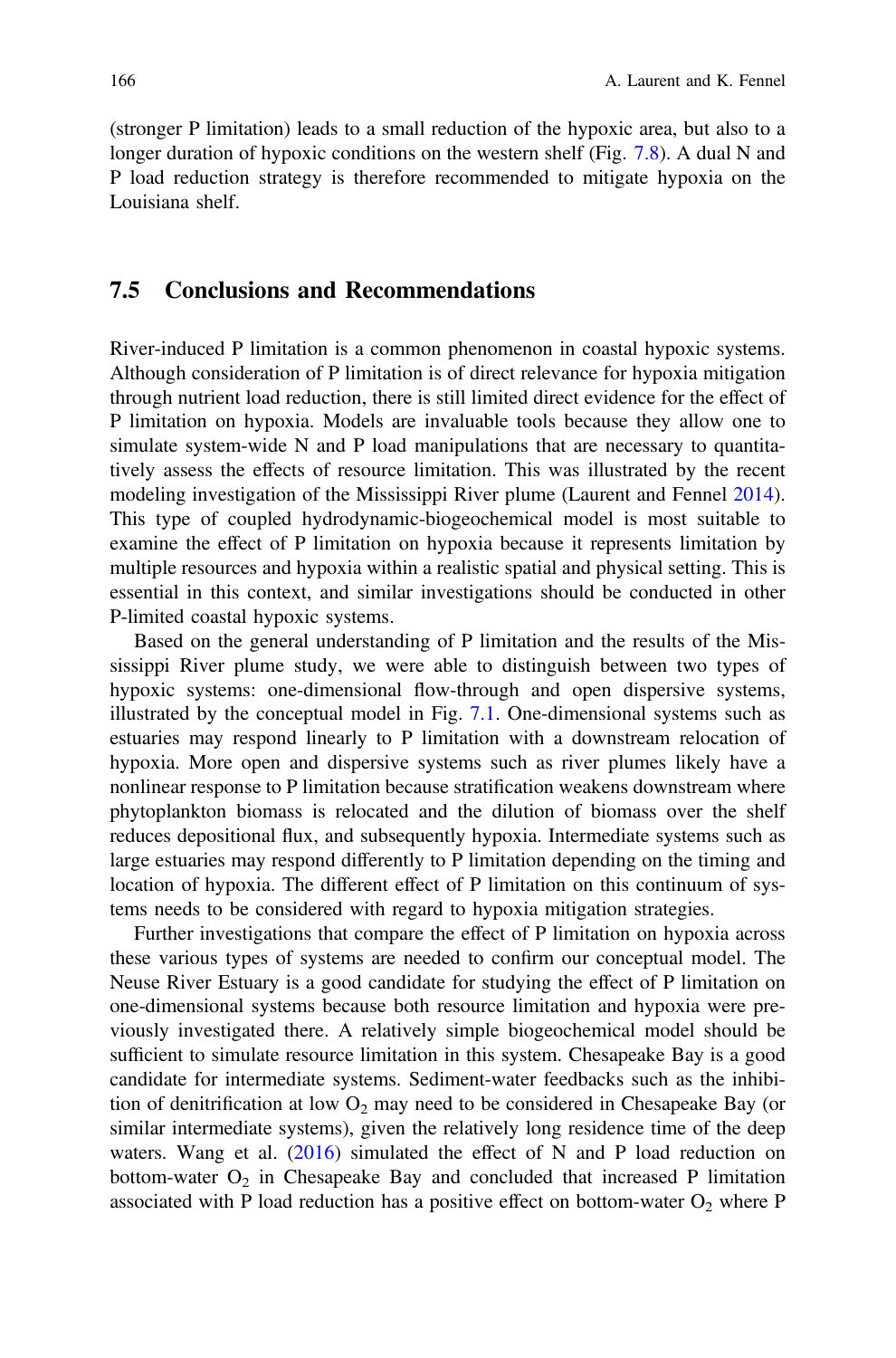limitation occurs. A follow-up study is necessary to characterize the direct effect of P limitation on the timing, location, and intensity of hypoxia in this intermediate system. Model frameworks should be designed carefully in open dispersive systems and include the essential processes influencing hypoxia development. For example, coagulation and sediment remineralization were necessary to simulate the response to P limitation in the Mississippi River plume. It was also important to represent the spatial variation in stratification over the Louisiana shelf. Essential processes vary among systems, and therefore, local characteristics should be taken into account during model development.

Simulated river-induced P limitation in this continuum from one-dimensional flow-through to open dispersive systems will significantly improve our conceptual understanding of resource limitation in the context of coastal hypoxia and will help design and improve nutrient load reduction strategies to mitigate river-induced hypoxia.

**Acknowledgments** This work was supported by NOAA CSCOR grants NA06N0S4780198 and NA09N0S4780208. This is NOAA NGOMEX publication number 215.

# **References**

- Bales JD, Robbins JC (1999) A dynamic water-quality modeling framework for the Neuse River estuary, North Carolina. No. 99-4017. US Department of the Interior, US Geological Survey
- Boesch DF (2002) Challenges and opportunities for science in reducing nutrient over-enrichment of coastal ecosystems. Estuaries 25:886–900. doi:[10.1007/BF02804914](http://dx.doi.org/10.1007/BF02804914)
- Burkholder JM, Dickey DA, Kinder CA et al (2006) Comprehensive trend analysis of nutrients and related variables in a large eutrophic estuary : a decadal study of anthropogenic and climatic influences 51:463–487. doi:[10.4319/lo.2006.51.1\\_part\\_2.0463](http://dx.doi.org/10.4319/lo.2006.51.1_part_2.0463)
- Buzzelli C, Luettich R, Powers S et al (2002) Estimating the spatial extent of bottom-water hypoxia and habitat degradation in a shallow estuary. Mar Ecol Prog Ser 230:103–112. doi:[10.](http://dx.doi.org/10.3354/meps230103) [3354/meps230103](http://dx.doi.org/10.3354/meps230103)
- Caraco N, Cole J, Likens GE (1990) A comparison of phosphorus immobilization in sediments of freshwater and coastal marine systems. Biogeochemistry 9:277–290. doi[:10.1007/BF00000602](http://dx.doi.org/10.1007/BF00000602)
- Conley DJ (2000) Biogeochemical nutrient cycles and nutrient management strategies. Hydrobiologia 410:87–96. doi[:10.1023/A:1003784504005](http://dx.doi.org/10.1023/A:1003784504005)
- Conley DJ, Carstensen J, Aigars J et al (2011) Hypoxia is increasing in the coastal zone of the Baltic Sea. Environ Sci Technol 45:6777–6783. doi[:10.1021/es201212r](http://dx.doi.org/10.1021/es201212r)
- Conley DJ, Humborg C, Rahm L et al (2002) Hypoxia in the Baltic Sea and basin-scale changes in phosphorus biogeochemistry. Environ Sci Technol 36:5315–5320. doi:[10.1021/es025763w](http://dx.doi.org/10.1021/es025763w)
- Eilola K, Meier HEM, Almroth E (2009) On the dynamics of oxygen, phosphorus and cyanobacteria in the Baltic Sea; a model study. J Mar Syst 75:163-184. doi[:10.1016/j.jmarsys.](http://dx.doi.org/10.1016/j.jmarsys.2008.08.009) [2008.08.009](http://dx.doi.org/10.1016/j.jmarsys.2008.08.009)
- Eldridge PM, Roelke DL (2010) Origins and scales of hypoxia on the Louisiana shelf: importance of seasonal plankton dynamics and river nutrients and discharge. Ecol Model 221:1028–1042. doi:[10.1016/j.ecolmodel.2009.04.054](http://dx.doi.org/10.1016/j.ecolmodel.2009.04.054)
- Fennel K, Brady D, DiToro D et al (2009) Modeling denitrification in aquatic sediments. Biogeochemistry 93:159–178. doi[:10.1007/s10533-008-9270-z](http://dx.doi.org/10.1007/s10533-008-9270-z)
- Fennel K, Hu J, Laurent A et al (2013) Sensitivity of hypoxia predictions for the Northern Gulf of Mexico to sediment oxygen consumption and model nesting. J Geophys Res-Oceans 118: 990–1002. doi:[10.1002/jgrc.20077](http://dx.doi.org/10.1002/jgrc.20077)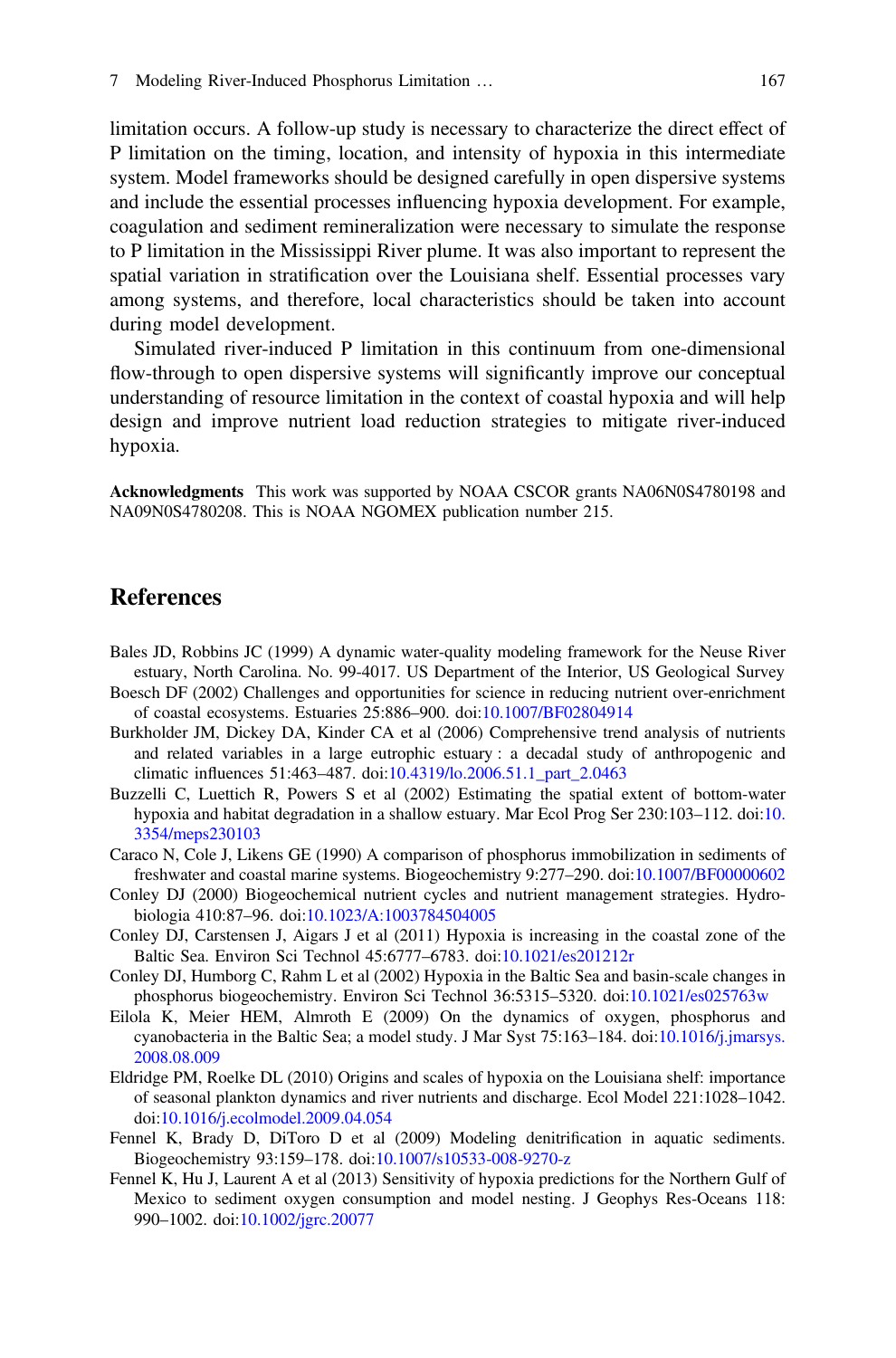- Fennel K, Laurent A, Hetland R, Justić D, Ko DS, Lehrter J, Murrell M, Wang L, Yu L, Zhang W (2016) Effects of model physics on hypoxia simulations for the Northern Gulf of Mexico: a model intercomparison. J Geophys Res-Oceans 121. doi[:10.1002/2015JC011577](http://dx.doi.org/10.1002/2015JC011577)
- Fennel K, Wilkin J, Levin J et al (2006) Nitrogen cycling in the Middle Atlantic Bight: results from a three-dimensional model and implications for the North Atlantic nitrogen budget. Glob Biogeochem Cycles 20:GB3007. doi[:10.1029/2005GB002456](http://dx.doi.org/10.1029/2005GB002456)
- Fennel K, Wilkin J, Previdi M, Najjar R (2008) Denitrification effects on air-sea  $CO<sub>2</sub>$  flux in the coastal ocean: simulations for the Northwest North Atlantic. Geophys Res Lett 35:L24608. doi:[10.1029/2008GL036147](http://dx.doi.org/10.1029/2008GL036147)
- Fisher TR, Gustafson AB, Sellner K et al (1999) Spatial and temporal variation of resource limitation in Chesapeake Bay. Mar Biol 133:763–778. doi:[10.1007/s002270050518](http://dx.doi.org/10.1007/s002270050518)
- Fisher TR, Peele ER, Ammerman JW, Harding LW (1992) Nutrient limitation of phytoplankton in Chesapeake Bay. Mar Ecol Prog Ser 90:51–63
- Flynn KJ (2003) Modelling multi-nutrient interactions in phytoplankton; balancing simplicity and realism. Prog Oceanogr 56:249–279. doi:[10.1016/S0079-6611\(03\)00006-5](http://dx.doi.org/10.1016/S0079-6611(03)00006-5)
- Forrest DR, Hetland RD, DiMarco SF (2011) Multivariable statistical regression models of the areal extent of hypoxia over the Texas-Louisiana continental shelf. Environ Res Lett 6:045002. doi:[10.1088/1748-9326/6/4/045002](http://dx.doi.org/10.1088/1748-9326/6/4/045002)
- Granéli E, Wallström K, Larsson U et al (1990) Nutrient limitation of primary production in the Baltic Sea area. Ambio 19:142–151
- Greene RM, Lehrter JC, Hagy JD III (2009) Multiple regression models for hindcasting and forecasting midsummer hypoxia in the Gulf of Mexico. Ecol Appl 19:1161–1175. doi:[10.1890/](http://dx.doi.org/10.1890/08-0035.1) [08-0035.1](http://dx.doi.org/10.1890/08-0035.1)
- Gustafsson E (2012) Modelled long-term development of Hypoxic area and nutrient pools in the Baltic Proper. J Mar Syst 94:120–134. doi[:10.1016/j.jmarsys.2011.11.012](http://dx.doi.org/10.1016/j.jmarsys.2011.11.012)
- Hagy JD, Boynton WR, Keefe CW, Wood KV (2004) Hypoxia in Chesapeake Bay, 1950–2001: long-term change in relation to nutrient loading and river flow. Estuaries 27:634–658. doi:[10.](http://dx.doi.org/10.1007/BF02907650) [1007/BF02907650](http://dx.doi.org/10.1007/BF02907650)
- Haidvogel DB, Arango H, Budgell WP et al (2008) Ocean forecasting in terrain-following coordinates: formulation and skill assessment of the regional ocean modeling system. J Comput Phys 227:3595–3624. doi[:10.1016/j.jcp.2007.06.016](http://dx.doi.org/10.1016/j.jcp.2007.06.016)
- Harrison JA, Bouwman AF, Mayorga E, Seitzinger S (2010) Magnitudes and sources of dissolved inorganic phosphorus inputs to surface fresh waters and the coastal zone: a new global model. Glob Biogeochem Cycles 24:GB1003. doi:[10.1029/2009GB003590](http://dx.doi.org/10.1029/2009GB003590)
- HELCOM (2013) Review of the fifth Baltic Sea pollution load compilation for the 2013 HELCOM Ministerial Meeting
- Hetland RD, DiMarco SF (2008) How does the character of oxygen demand control the structure of hypoxia on the Texas-Louisiana continental shelf? J Mar Syst 70:49–62. doi[:10.1016/j.](http://dx.doi.org/10.1016/j.jmarsys.2007.03.002) [jmarsys.2007.03.002](http://dx.doi.org/10.1016/j.jmarsys.2007.03.002)
- Hetland RD, DiMarco SF (2012) Skill assessment of a hydrodynamic model of circulation over the Texas-Louisiana continental shelf. Ocean Model 43–44:64–76. doi:[10.1016/j.ocemod.2011.11.](http://dx.doi.org/10.1016/j.ocemod.2011.11.009) [009](http://dx.doi.org/10.1016/j.ocemod.2011.11.009)
- Hirsch RM, Moyer DL, Phillips SW (2013) Chesapeake Bay program indicator framework
- Howarth RW, Marino R (2006) Nitrogen as the limiting nutrient for eutrophication in coastal marine ecosystems: evolving views over three decades. Limnol Oceanogr 51:364–376. doi:[10.](http://dx.doi.org/10.4319/lo.2006.51.1_part_2.0364) [4319/lo.2006.51.1\\_part\\_2.0364](http://dx.doi.org/10.4319/lo.2006.51.1_part_2.0364)
- Humborg C, Fennel K, Pastuszak M, Fennel W (2000) A box model approach for a long-term assessment of estuarine eutrophication, Szczecin Lagoon, southern Baltic. J Mar Syst 25:387– 403. doi[:10.1016/S0924-7963\(00\)00029-4](http://dx.doi.org/10.1016/S0924-7963(00)00029-4)
- Ingall E, Jahnke R (1997) Influence of water-column anoxia on the elemental fractionation of carbon and phosphorus during sediment diagenesis. Mar Geol 139:219–229. doi:[10.1016/](http://dx.doi.org/10.1016/S0025-3227(96)00112-0) [S0025-3227\(96\)00112-0](http://dx.doi.org/10.1016/S0025-3227(96)00112-0)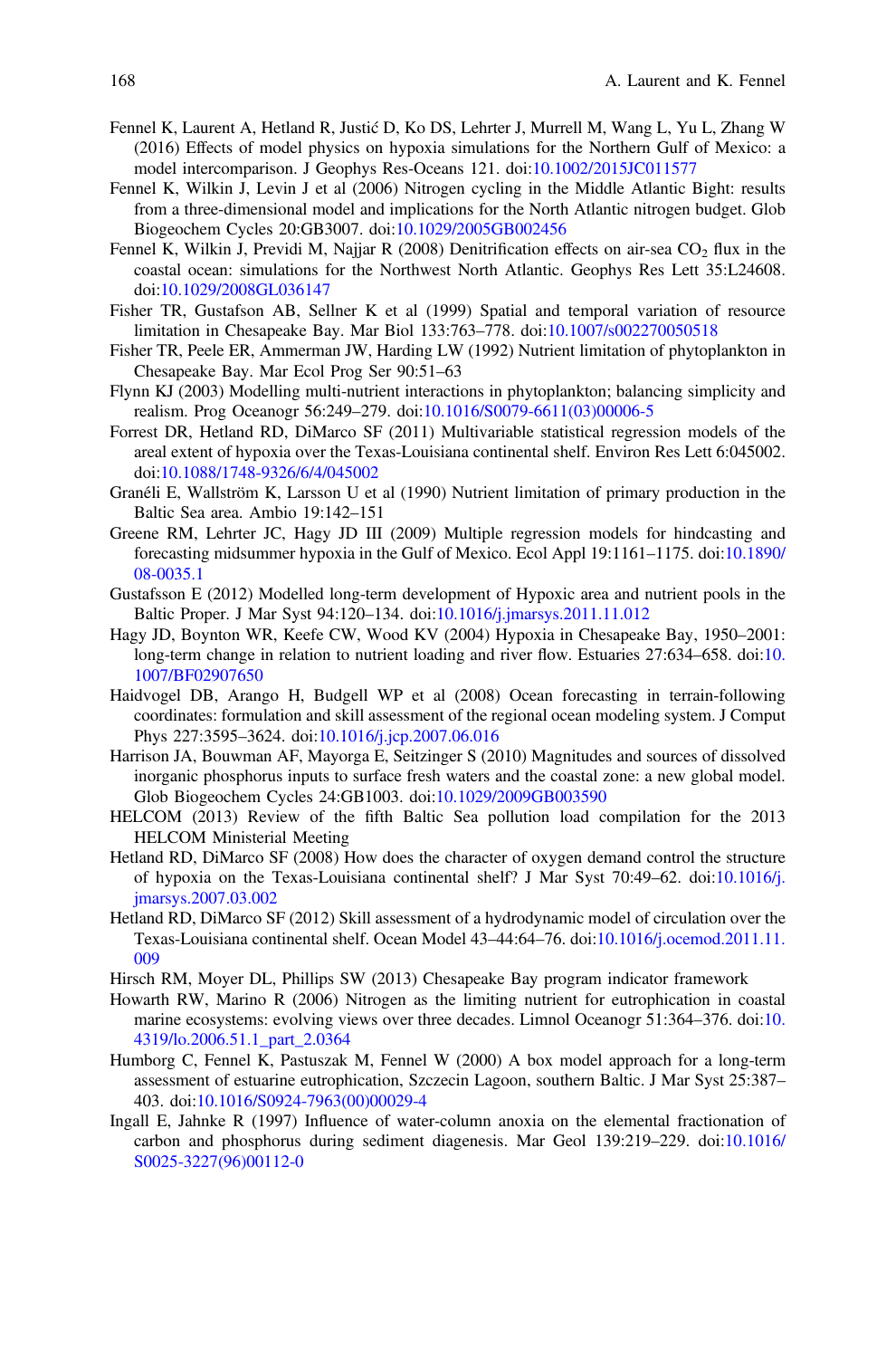- Irby I, Friedrichs MAM, Friedrichs CT, Bever AJ, Hood RR, Lanerolle LWJ, Li M, Linker L, Scully ME, Sellner K, ShenJ Testa J, Wang H, Wang P, Xia M (2016) Challenges associated with modeling low-oxygen waters in Chesapeake Bay: a multiple model comparison. Biogeosciences 13:2011–2028. doi:[10.5194/bg-13-2011-2016](http://dx.doi.org/10.5194/bg-13-2011-2016)
- John EH, Flynn KJ (2000) Modelling phosphate transport and assimilation in microalgae; how much complexity is warranted? Ecol Model 125:145–157. doi[:10.1016/S0304-3800\(99\)00178-7](http://dx.doi.org/10.1016/S0304-3800(99)00178-7)
- Justić D, Wang L (2014) Assessing temporal and spatial variability of hypoxia over the inner Louisiana–upper Texas shelf: application of an unstructured-grid three-dimensional coupled hydrodynamic-water quality model. Cont Shelf Res. doi:[10.1016/j.csr.2013.08.006](http://dx.doi.org/10.1016/j.csr.2013.08.006)
- Kemp W, Boynton W, Adolf J et al (2005) Eutrophication of Chesapeake Bay: historical trends and ecological interactions. Mar Ecol Prog Ser 303:1–29. doi[:10.3354/meps303001](http://dx.doi.org/10.3354/meps303001)
- Kemp WM, Sampou P, Cafrey J et al (1990) Ammonium recycling versus denitrification Chesapeake Bay sediments. Limnol Oceanogr 35:1545–1563. doi[:10.4319/lo.1990.35.7.1545](http://dx.doi.org/10.4319/lo.1990.35.7.1545) Krauss W (2001) Baltic Sea circulation. Encycl Ocean Sci 236–244 Elsevier Ltd
- Laurent A, Fennel K (2014) Simulated reduction of hypoxia in the Northern Gulf of Mexico due to phosphorus limitation. Elem Sci Anth 2:000022. doi[:10.12952/journal.elementa.000022](http://dx.doi.org/10.12952/journal.elementa.000022)
- Laurent A, Fennel K, Hu J, Hetland R (2012) Simulating the effects of phosphorus limitation in the Mississippi and Atchafalaya River plumes. Biogeosciences 9:4707–4723. doi[:10.5194/bg-9-](http://dx.doi.org/10.5194/bg-9-4707-2012) [4707-2012](http://dx.doi.org/10.5194/bg-9-4707-2012)
- Laurent A, Fennel K, Wilson R, Lehrter J, Devereux R (2016) Parameterization of biogeochemical sediment–water fluxes using in situ measurements and a diagenetic model. Biogeosciences 13:77–94. doi:[10.5194/bg-13-77-2016](http://dx.doi.org/10.5194/bg-13-77-2016)
- Lohrenz SE, Fahnenstiel GL, Redalje DG et al (1997) Variations in primary production of Northern Gulf of Mexico continental shelf waters linked to nutrient inputs from the Mississippi River. Mar Ecol Prog Ser 155:45–54. doi[:10.3354/meps155045](http://dx.doi.org/10.3354/meps155045)
- McManus J, Berelson WM, Coale KH et al (1997) Phosphorus regeneration in continental margin sediments. Geochim Cosmochim Ac 61:2891-2907. doi:[10.1016/S0016-7037\(97\)00138-5](http://dx.doi.org/10.1016/S0016-7037(97)00138-5)
- Murphy RR, Kemp WM, Ball WP (2011) Long-term trends in Chesapeake Bay seasonal hypoxia, stratification, and nutrient loading. Estuaries Coasts 34:1293–1309. doi[:10.1007/s12237-011-](http://dx.doi.org/10.1007/s12237-011-9413-7) [9413-7](http://dx.doi.org/10.1007/s12237-011-9413-7)
- Nausch GI, Nehring D, Aertebjerg G (1999) Anthropogenic nutrient load of the Baltic Sea. Limnologica 29:233–241
- Neumann T, Fennel W, Kremp C (2002) Experimental simulations with an ecosystem model of the Baltic Sea: a nutrient load reduction experiment. Glob Biogeochem Cycles 16:1033. doi:[10.](http://dx.doi.org/10.1029/2001GB001450) [1029/2001GB001450](http://dx.doi.org/10.1029/2001GB001450)
- Neumann T, Schernewski G (2008) Eutrophication in the Baltic Sea and shifts in nitrogen fixation analyzed with a 3D ecosystem model. J Mar Syst 74:592–602. doi[:10.1016/j.jmarsys.2008.05.](http://dx.doi.org/10.1016/j.jmarsys.2008.05.003) [003](http://dx.doi.org/10.1016/j.jmarsys.2008.05.003)
- O'Neill RV, DeAngelis DL, Pastor JJ et al (1989) Multiple nutrient limitations in ecological models. Ecol Model 46:147–163. doi[:10.1016/0304-3800\(89\)90015-X](http://dx.doi.org/10.1016/0304-3800(89)90015-X)
- Obenour DR, Michalak AM, Zhou Y, Scavia D (2012) Quantifying the impacts of stratification and nutrient loading on hypoxia in the Northern Gulf of Mexico. Env Sci Technol 46:5489. doi:[10.1021/es204481a](http://dx.doi.org/10.1021/es204481a)
- Obenour DR, Scavia D, Rabalais NN et al (2013) Retrospective analysis of midsummer Hypoxic area and volume in the Northern Gulf of Mexico, 1985–2011. Environ Sci Technol 47:9808– 9815. doi:[10.1021/es400983g](http://dx.doi.org/10.1021/es400983g)
- Paerl H (2009) Controlling eutrophication along the freshwater–marine continuum: dual nutrient (N and P) reductions are essential. Estuaries Coasts 32:593–601. doi[:10.1007/s12237-009-](http://dx.doi.org/10.1007/s12237-009-9158-8) [9158-8](http://dx.doi.org/10.1007/s12237-009-9158-8)
- Paerl HW, Pinckney JL, Fear JM, Peierls BL (1998) Ecosystem responses to internal and watershed organic matter loading: consequences for hypoxia in the eutrophying Neuse River Estuary, North Carolina, USA. Mar Ecol Prog Ser 166:17–25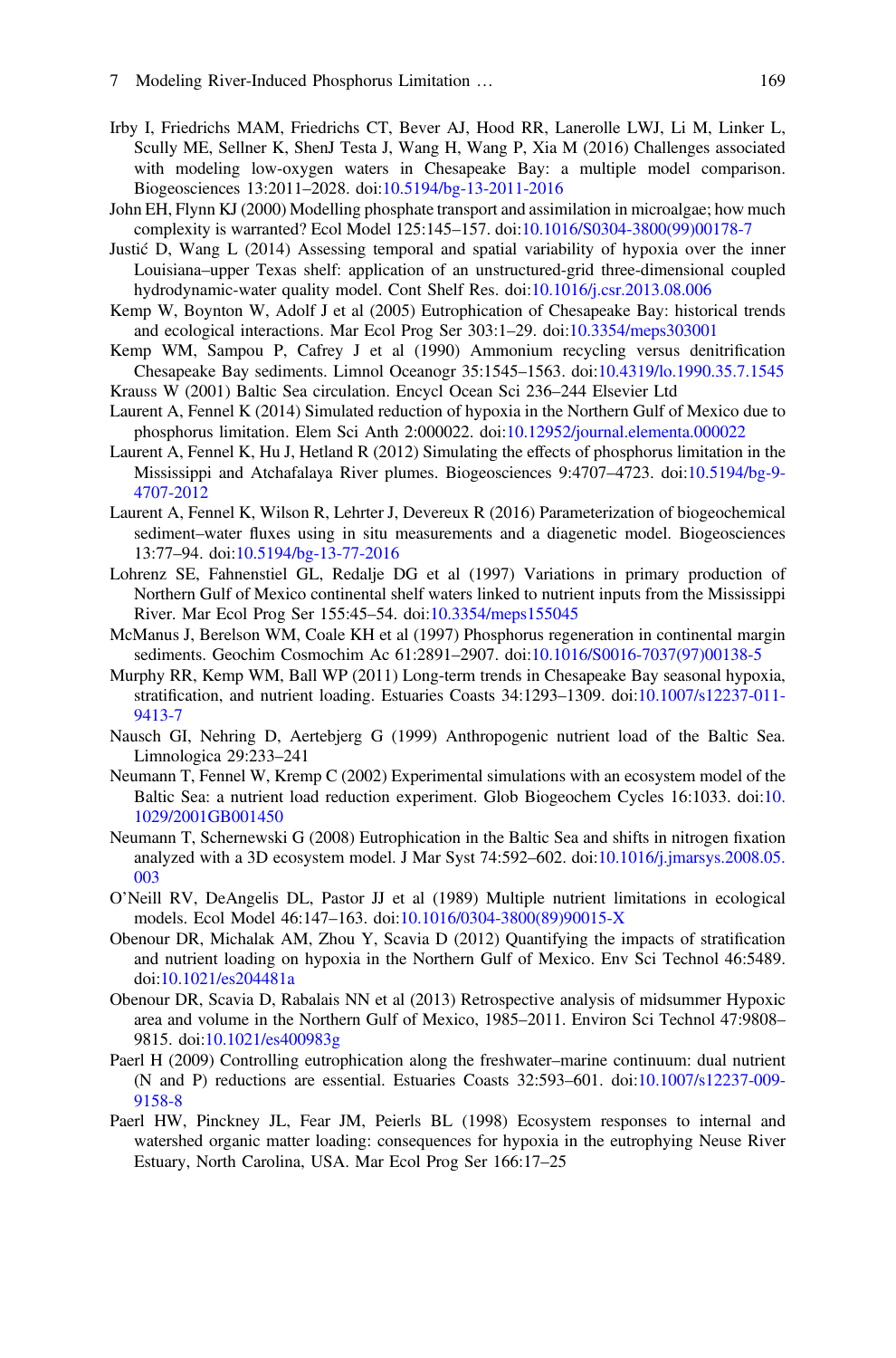- Paerl HW, Valdes LM, Joyner AR et al (2004) Solving problems resulting from solutions: evolution of a dual nutrient management strategy for the eutrophying Neuse River Estuary, North Carolina. Env Sci Technol 38:3068–3073. doi[:10.1021/es0352350](http://dx.doi.org/10.1021/es0352350)
- Prasad MBK, Long W, Zhang X et al (2011) Predicting dissolved oxygen in the Chesapeake Bay: applications and implications. Aquat Sci 73:437–451. doi:[10.1007/s00027-011-0191-x](http://dx.doi.org/10.1007/s00027-011-0191-x)
- Quigg A, Sylvan JB, Gustafson AB et al (2011) Going west: nutrient limitation of primary production in the Northern Gulf of Mexico and the importance of the Atchafalaya River. Aquat Geochem 17:519–544. doi[:10.1007/s10498-011-9134-3](http://dx.doi.org/10.1007/s10498-011-9134-3)
- Quiñones-Rivera ZJ, Wissel B, Rabalais NN, Justic D (2010) Effects of biological and physical factors on seasonal oxygen dynamics in a stratified, eutrophic coastal ecosystem. Limnol Oceanogr 55:289–304. doi:[10.4319/lo.2010.55.1.0289](http://dx.doi.org/10.4319/lo.2010.55.1.0289)
- Rabalais N, Turner RE, Dortch Q et al (2002) Nutrient-enhanced productivity in the Northern Gulf of Mexico: past, present and future. Hydrobiologia 475–476:39–63. doi[:10.1023/A:](http://dx.doi.org/10.1023/A:1020388503274) [1020388503274](http://dx.doi.org/10.1023/A:1020388503274)
- Redfield AC, Ketchum BH, Richards FA (1963) The influence of organisms on the composition of sea-water. In: Hill MN (ed) The compensation of sea water comparative and descriptive oceanography. Wiley, New York, pp 26–77
- Roelke DL, Eldridge PM, Cifuentes LA (1999) A model of phytoplankton competition for limiting and nonlimiting nutrients: implications for development of estuarine and nearshore management schemes. Estuaries 22:92–104
- Scavia D, Donnelly KA (2007) Reassessing hypoxia forecasts for the Gulf of Mexico. Env Sci Technol 41:8111–8117. doi:[10.1021/es0714235](http://dx.doi.org/10.1021/es0714235)
- Schiller RV, Kourafalou VH, Hogan P, Walker ND (2011) The dynamics of the Mississippi River plume: impact of topography, wind and offshore forcing on the fate of plume waters. J Geophys Res 116:C06029. doi:[10.1029/2010JC006883](http://dx.doi.org/10.1029/2010JC006883)
- Stålnacke P, Grimvall A, Sundblad K, Tonderski A (1999) Estimation of riverine loads of nitrogen and phosphorus to the Baltic Sea, 1970–1993. Environ Monit Assess 58:173–200. doi:[10.](http://dx.doi.org/10.1023/A:1006073015871) [1023/A:1006073015871](http://dx.doi.org/10.1023/A:1006073015871)
- Stow CA, Borsuk ME (2000) Neuse river estuary modeling and monitoring project stage 1: an examination of long term nutrient data in the Neuse River watershed. Duke University, Durham, North Carolina
- Stow CA, Borsuk ME, Stanley DW (2001) Long-term changes in watershed nutrient inputs and riverine exports in the Neuse River, North Carolina. Water Res 35:1489–99. doi:[10.1016/](http://dx.doi.org/10.1016/S0043-1354(00)00402-4) [S0043-1354\(00\)00402-4](http://dx.doi.org/10.1016/S0043-1354(00)00402-4)
- Sylvan JB, Dortch Q, Nelson DM et al (2006) Phosphorus limits phytoplankton growth on the Louisiana shelf during the period of hypoxia formation. Environ Sci Technol 40:7548–7553. doi:[10.1021/es061417t](http://dx.doi.org/10.1021/es061417t)
- Sylvan JB, Quigg A, Tozzi S, Ammerman JW (2007) Eutrophication-induced phosphorus limitation in the Mississippi River Plume: evidence from fast repetition rate fluorometry. Limnol Ocean 52:2679–2685. doi[:10.4319/lo.2007.52.6.2679](http://dx.doi.org/10.4319/lo.2007.52.6.2679)
- Turner RE, Rabalais NN, Justic D (2006) Predicting summer hypoxia in the Northern Gulf of Mexico: riverine N, P, and Si loading. Mar Pollut Bull 52:139–148. doi:[10.1016/j.marpolbul.](http://dx.doi.org/10.1016/j.marpolbul.2005.08.012) [2005.08.012](http://dx.doi.org/10.1016/j.marpolbul.2005.08.012)
- Vahtera E, Conley D, Gustafsson BG, Kuosa H, Pitkänen H, Savchuk OP, Tamminen T, Viitasalo M, Voss M, Wasmund N, Wulff F (2007) Internal ecosystem feedbacks enhance nitrogen-fixing cyanobacteria blooms and complicate management in the Baltic Sea. Ambio 36:186–194. doi[:10.1579/0044-7447\(2007\)36\[186:IEFENC\]2.0.CO;2](http://dx.doi.org/10.1579/0044-7447(2007)36[186:IEFENC]2.0.CO;2)
- Wang L, Justić D (2009) A modeling study of the physical processes affecting the development of seasonal hypoxia over the inner Louisiana-Texas shelf: circulation and stratification. Cont Shelf Res 29:1464–1476. doi:[10.1016/j.csr.2009.03.014](http://dx.doi.org/10.1016/j.csr.2009.03.014)
- Wang P, Linker LC, Shenk GW (2016) Using geographically isolated loading scenarios to analyze nitrogen and phosphorus exchanges and explore tailored nutrient control strategies for efficient management. Environ Model Assess 21:437–454. doi[:10.1007/s10666-015-9487-x](http://dx.doi.org/10.1007/s10666-015-9487-x)